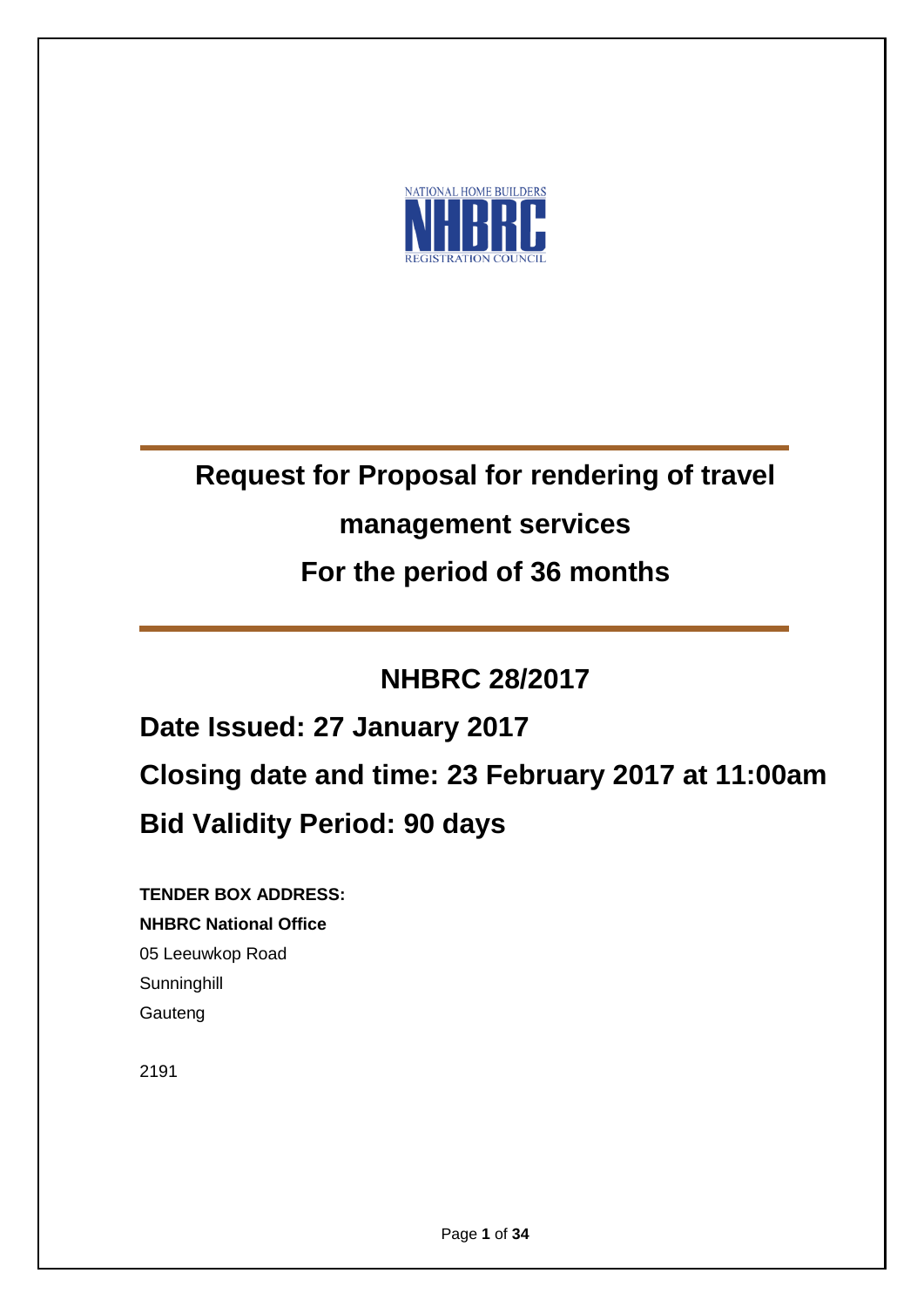# **TABLE OF CONTENT**

| 1. |                                                               |  |
|----|---------------------------------------------------------------|--|
| 2. | PURPOSE OF THIS REQUEST FOR PROPOSAL (RFP)3                   |  |
| 3. |                                                               |  |
| 4. |                                                               |  |
| 5. |                                                               |  |
| 6. |                                                               |  |
| 7. |                                                               |  |
| 8. |                                                               |  |
| 9. |                                                               |  |
|    |                                                               |  |
|    |                                                               |  |
|    |                                                               |  |
|    |                                                               |  |
|    |                                                               |  |
|    |                                                               |  |
|    |                                                               |  |
|    |                                                               |  |
|    |                                                               |  |
|    |                                                               |  |
|    |                                                               |  |
|    |                                                               |  |
|    |                                                               |  |
|    | 23. CONFLICT OF INTEREST, CORRUPTION AND FRAUD30              |  |
|    | 24. MISREPRESENTATION DURING THE LIFECYCLE OF THE CONTRACT31  |  |
|    |                                                               |  |
|    |                                                               |  |
|    |                                                               |  |
|    |                                                               |  |
|    |                                                               |  |
|    |                                                               |  |
|    |                                                               |  |
|    | 32. RESPONSIBILITY FOR SUB-CONTRACTORS AND BIDDER'S PERSONNEL |  |
|    |                                                               |  |
|    |                                                               |  |
|    |                                                               |  |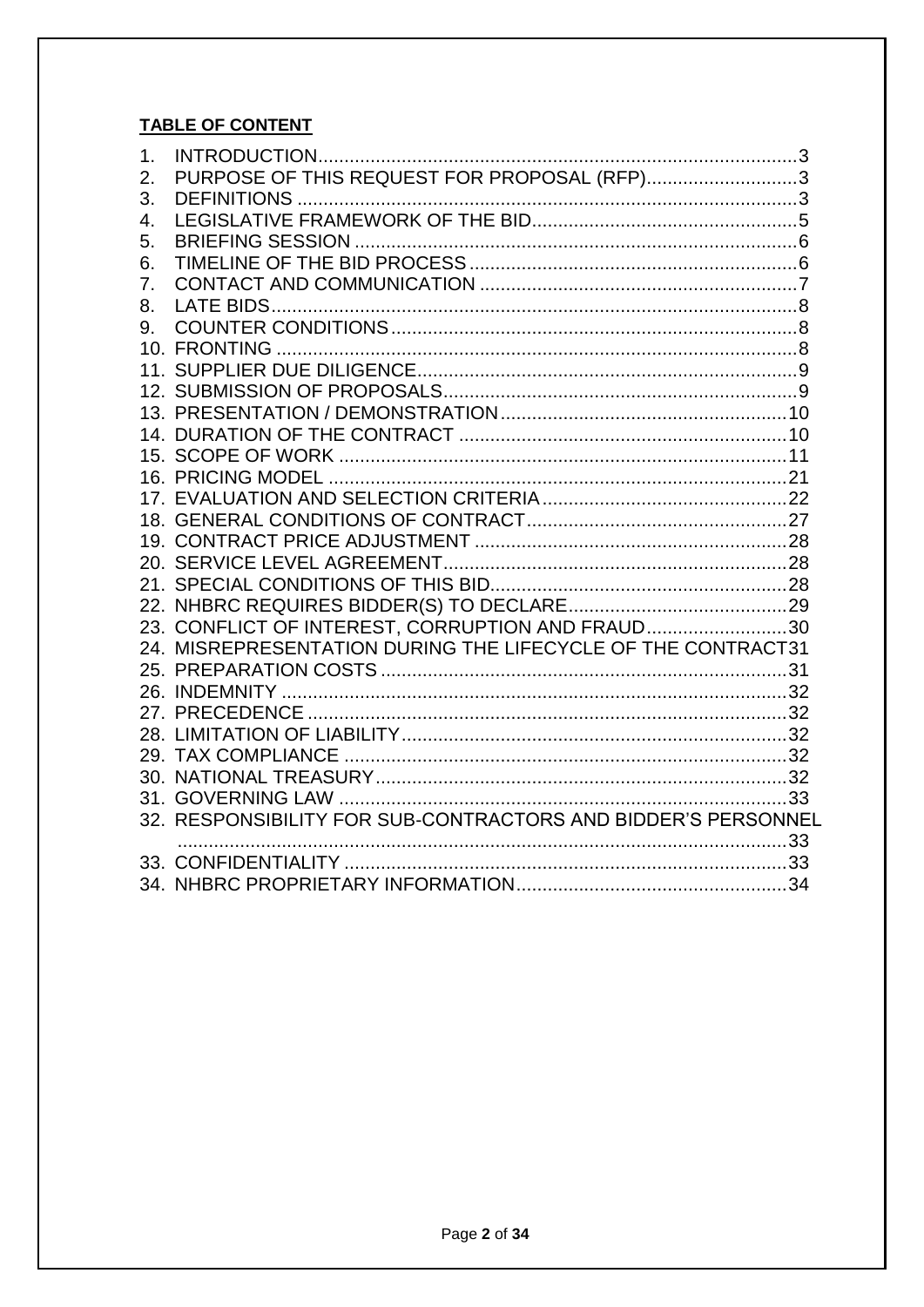# <span id="page-2-0"></span>**1. INTRODUCTION**

The National Home Builders Registration Council (NHBRC) has a mandate through the Housing Consumer Protection Measures Act (Act No. 95 of 1998) providing warranty protection against defects in new homes. The Act state that the objects of the Council are, inter alia:

- 3(b) "to regulate the home building industry";
- (d) "to establish and promote ethical and technical standards in the home building industry"; and
- 3(e) "to improve structural quality in the interests of housing consumers and the home building industry";

The Council is furthermore empowered by the Act:

- 5(5) (a) "to engage in undertakings to promote improved structural quality of homes constructed in the Republic;
- 5(5) (b) "to engage in undertakings to improve ethical and technical standards in the home building industry;
- 5(5) (c) "to keep a record of competent persons"; and
- "to generally do all things necessary or expedient to achieve its objects and the objectives of this Act."

# <span id="page-2-1"></span>**2. PURPOSE OF THIS REQUEST FOR PROPOSAL (RFP)**

The purpose of this Request for Proposal (RFP) is to solicit proposals from potential bidder(s) for the provision of travel management services to NHBRC.

This RFP document details and incorporates, as far as possible, the tasks and responsibilities of the potential bidder required by NHBRC for the provision of travel management services to NHBRC.

<span id="page-2-2"></span>This RFP does not constitute an offer to do business with NHBRC, but merely serves as an invitation to bidder(s) to facilitate a requirements-based decision process.

## **DEFINITIONS**

**Accommodation** means the rental of lodging facilities while away from one's place of abode, but on authorised official duty.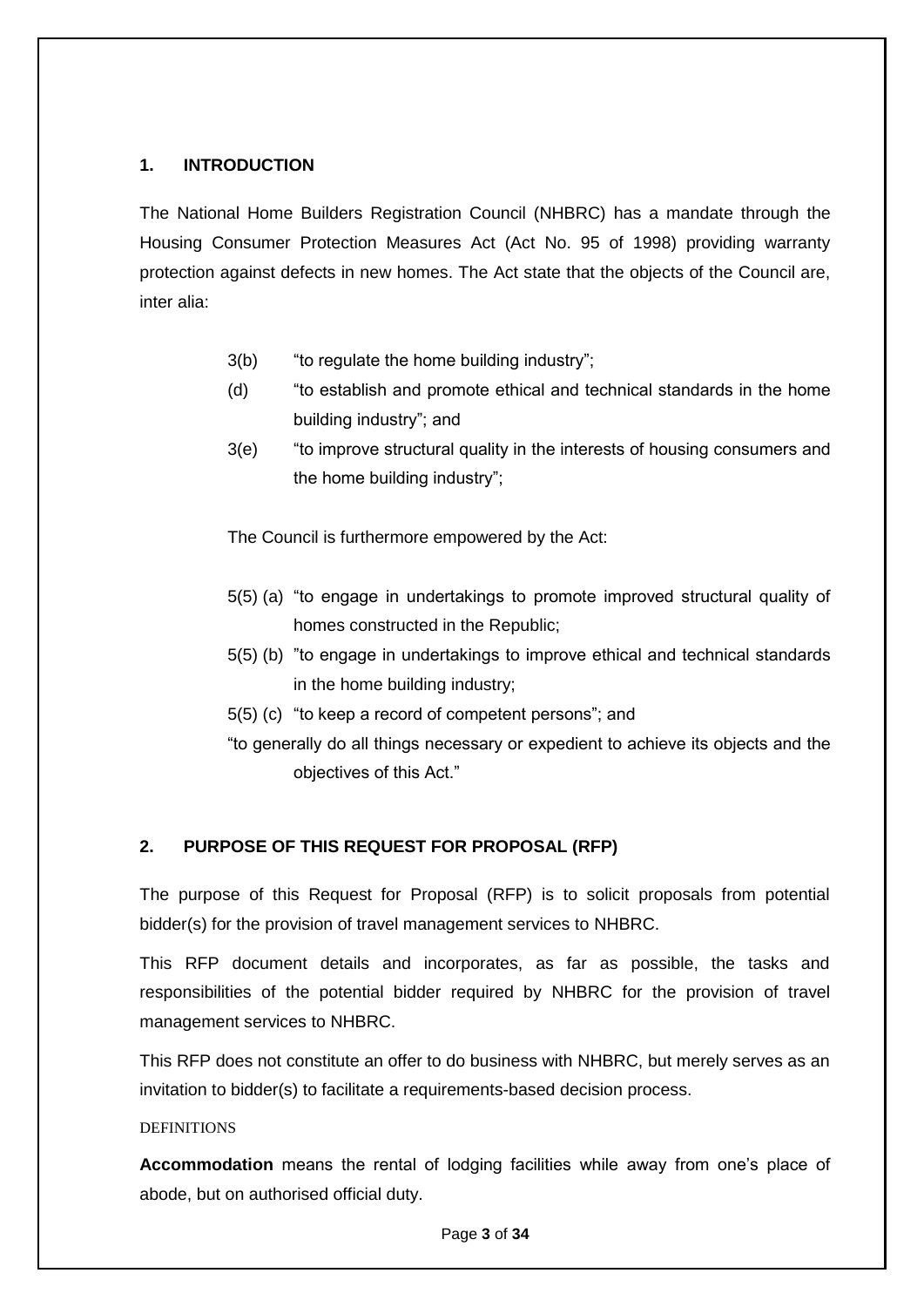**After-hours service** refers to an enquiry or travel request that is actioned after normal working hours.

**Air travel** means travel by airline on authorised official business.

**Authorising Official** means the employee who has been delegated to authorise travel in respect of travel requests and expenses, e.g. line manager of the traveller.

**Car Rental** means the rental of a vehicle for a short period of time by a Traveller for official purposes.

**Department** means the organ of state, Department or Public Entity that requires the provision of travel management services.

**Domestic travel** means travel within the borders of the Republic of South Africa.

**Emergency service** means the booking of travel when unforeseen circumstances necessitate an unplanned trip or a diversion from original planned trip.

**International travel** refers to travel outside the borders of the Republic of South Africa.

**Lodge Card** is a Virtual Card that is "Lodged" with the travel management company (TMC) or in-house Online Booking tool, and serviced by a supporting Bank.

**Management Fee** is the fixed negotiated fee payable to the Travel Management Company (TMC) in monthly instalments for the delivery of travel management services, excluding any indirect service fee not included in the management fee structure (visa, refund, frequent flyer tickets etc).

**Merchant Fees** are fees charged by the lodge card company at the point of sale for bill back charges for ground arrangements.

**Quality Management System** means a collection of business processes focused on consistently meeting customer requirements and enhancing their satisfaction. It is expressed as the organizational structure, policies, procedures, processes and resources needed to implement [quality management.](https://en.wikipedia.org/wiki/Quality_management)

**Regional travel** means travel across the border of South Africa to any of the SADC Countries, namely; Angola, Botswana, Democratic Republic of Congo (DRC), Lesotho, Madagascar, Malawi, Mauritius, Mozambique, Namibia, Seychelles, Swaziland, United Republic of Tanzania, Zambia and Zimbabwe.

**Service Level Agreement** (**SLA**) is a contract between the TMC and Government that defines the level of service expected from the TMC.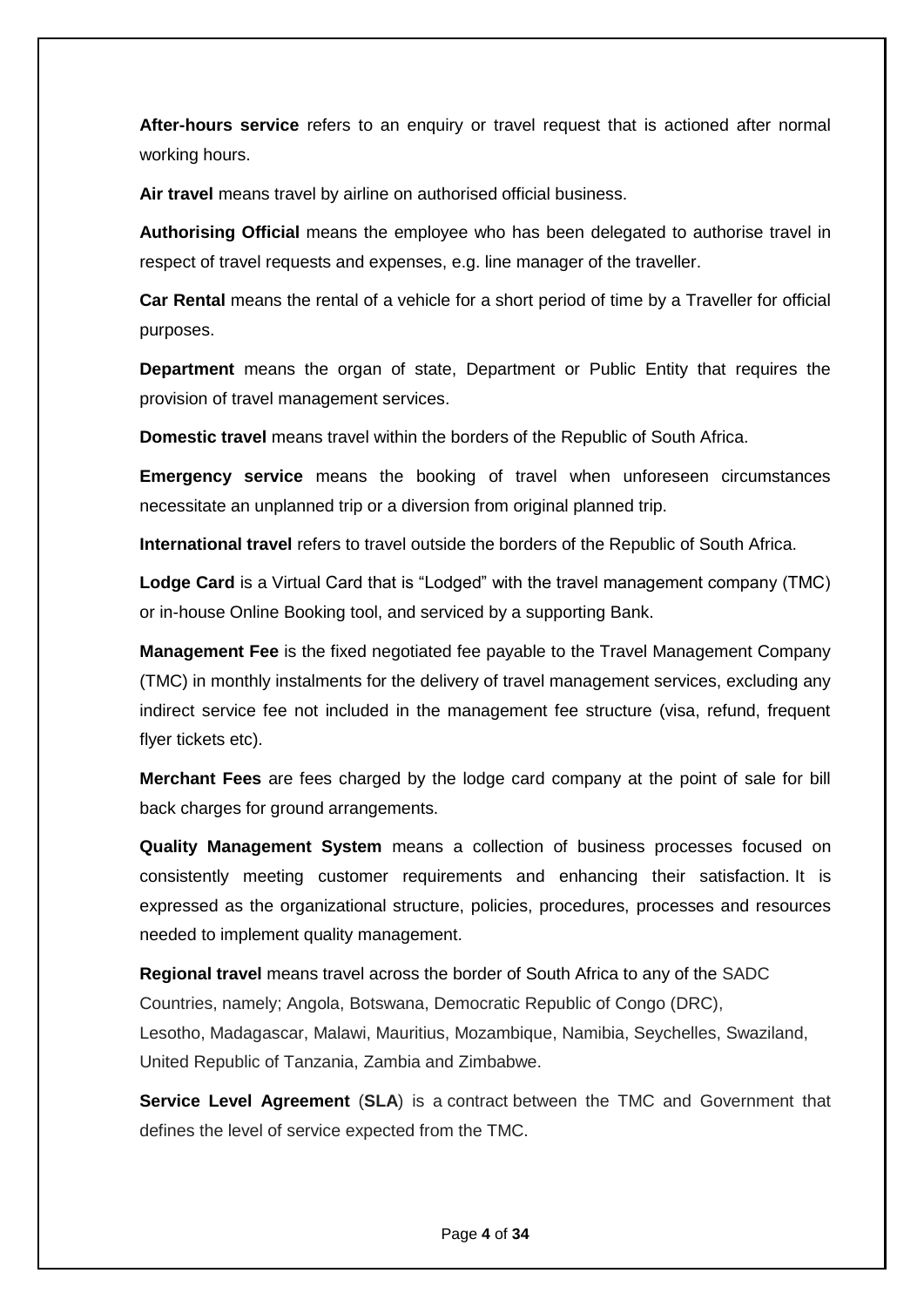**Shuttle Service** means the service offered to transfer a Traveller from one point to another, for example from place of work to the airport.

**Third party fees** are fees payable to third party service providers that provides travel related services on an ad hoc basis that is not directly provided by the TMC. These fees include visa fees and courier fees.

**Transaction Fee** means the fixed negotiated fee charged for each specific service type e.g. international air ticket, charged per type per transaction per traveller.

**Traveller** refers to a Government official, consultant or contractor travelling on official business on behalf of Government.

**Travel Authorisation** is the official form utilised by Government reflecting the detail and order number of the trip that is approved by the relevant authorising official.

**Travel Booker** is the person coordinating travel reservations with the Travel Management Company (TMC) consultant on behalf of the Traveller, e.g. the personal assistant of the traveller.

**Travel Management Company** or TMC refers to the Company contracted to provide travel management services (Travel Agents).

**Travel Voucher** means a document issued by the Travel Management Company to confirm the reservation and/or payment of specific travel arrangements.

**Value Added Services** are services that enhance or complement the general travel management services e.g. Rules and procedures of the airports.

**VAT** means Value Added Tax.

**VIP or Executive Service** means the specialised and personalised travel management services to selected employees of Government by a dedicated consultant to ensure a seamless travel experience.

## <span id="page-4-0"></span>**3. LEGISLATIVE FRAMEWORK OF THE BID**

## 3.1. **Tax Legislation**

Bidder(s) must be compliant when submitting a proposal to NHBRC and remain compliant for the entire contract term with all applicable tax legislation, including but not limited to the Income Tax Act, 1962 (Act No. 58 of 1962) and Value Added Tax Act, 1991 (Act No. 89 of 1991).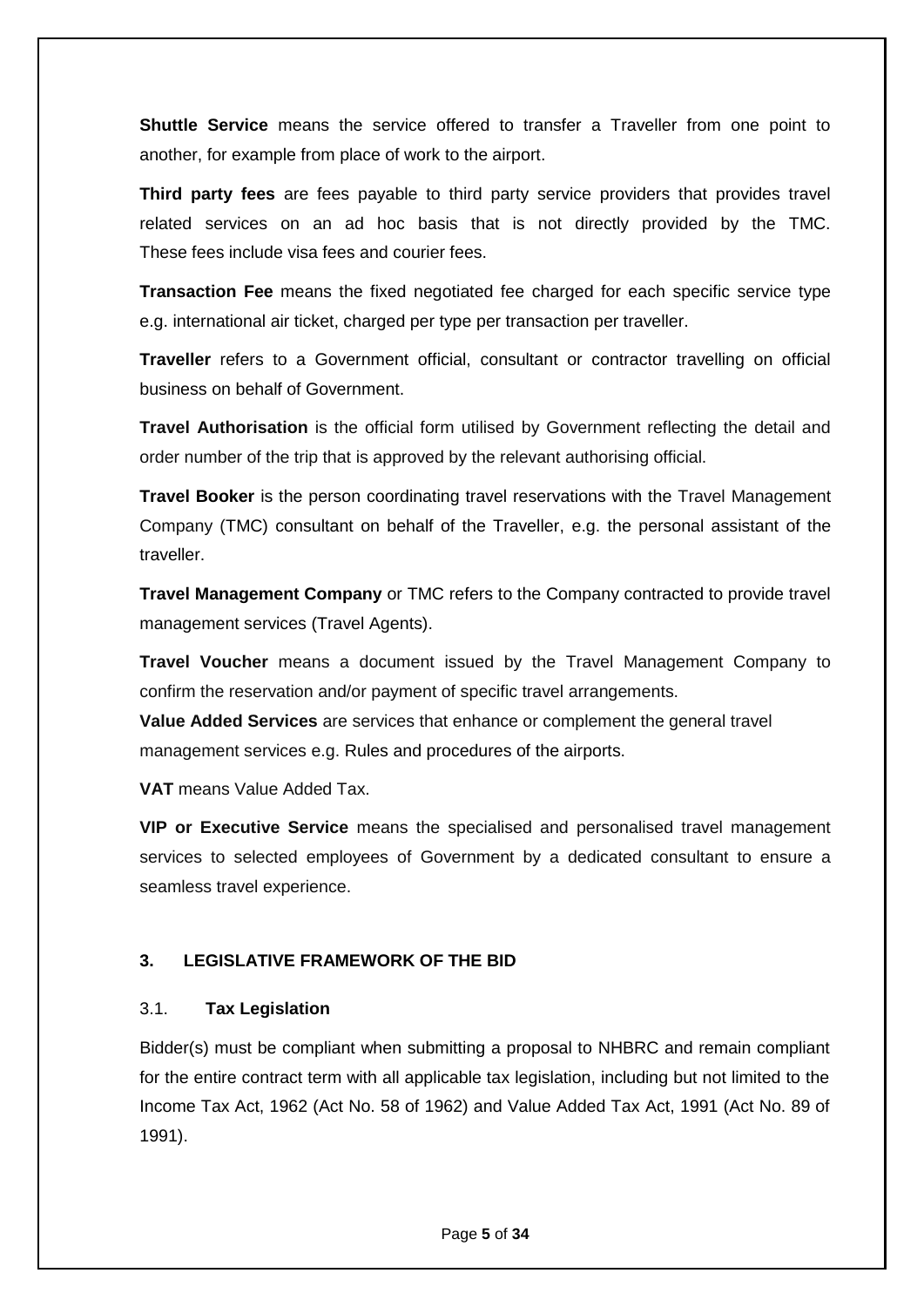# 3.2. **Procurement Legislation**

NHBRC has a detailed evaluation methodology premised on Treasury Regulation 16A3 promulgated under Section 76 of the Public Finance Management Act, 1999 (Act, No. 1 of 1999), the Preferential Procurement Policy Framework Act 2000 (Act, No.5 of 2000) and the Broad-Based Black Economic Empowerment Act, 2003 (Act, No. 53 of 2003).

# 3.3. **Technical Legislation and/or Standards**

Bidder(s) should be cognisant of the legislation and/or standards specifically applicable to the services.

# <span id="page-5-0"></span>**4. BRIEFING SESSION**

A compulsory briefing and clarification session will be held at the NHBRC National Office, 5 Leeuwkop Road, Sunninghill, on the 10 February 2017 at 11:00 am to clarify to bidder(s) the scope and extent of work to be executed.

# **It is required that bidders attend the briefing session.**

# <span id="page-5-1"></span>**5. TIMELINE OF THE BID PROCESS**

The period of validity of tender and the withdrawal of offers, after the closing date and time is 90 days. The project timeframes of this bid are set out below:

| Activity                                                                                         | Due Date                                                                                        |
|--------------------------------------------------------------------------------------------------|-------------------------------------------------------------------------------------------------|
| Advertisement of bid on Government e-<br>tender portal / print media / Tender<br><b>Bulletin</b> | 27 January 2017                                                                                 |
| Compulsory briefing and clarification<br>session                                                 | 23 February 2017 at 11:00 am                                                                    |
| Questions relating to bid from bidder(s)                                                         | 16 February 2017                                                                                |
| Bid closing date                                                                                 | 23 February 2017 at 11:00 am                                                                    |
| Notice to bidder(s)                                                                              | NHBRC will endeavour to<br>inform<br>bidders of the progress until conclusion<br>of the tender. |

All dates and times in this bid are South African standard time.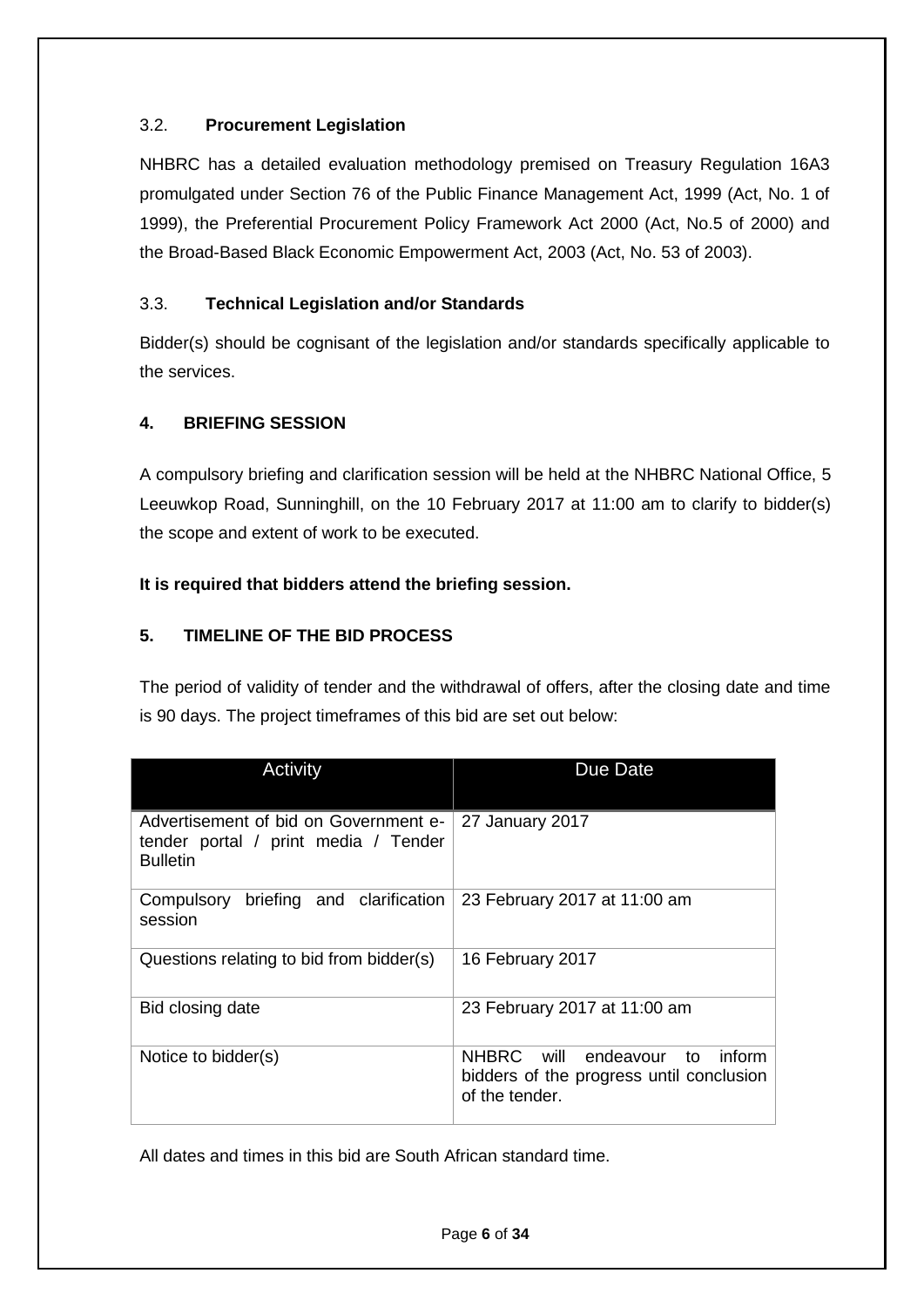Any time or date in this bid is subject to change at NHBRC's discretion. The establishment of a time or date in this bid does not create an obligation on the part of NHBRC to take any action, or create any right in any way for any bidder to demand that any action be taken on the date established. The bidder accepts that, if NHBRC extends the deadline for bid submission (the Closing Date) for any reason, the requirements of this bid otherwise apply equally to the extended deadline.

## <span id="page-6-0"></span>**6. CONTACT AND COMMUNICATION**

- 6.1. A nominated official of the bidder(s) can make enquiries in writing, to the specified person, Ricardo Francis via email ricardof@nhbrc.org.za and/or 011 317 0319. Bidder(s) must reduce all telephonic enquiries to writing and send to the above email address.
- 6.2. The delegated office of NHBRC may communicate with Bidder(s) where clarity is sought in the bid proposal.
- 6.3. Any communication to an official or a person acting in an advisory capacity for NHBRC in respect of the bid between the closing date and the award of the bid by the Bidder(s) is discouraged.
- 6.4. All communication between the Bidder(s) and NHBRC must be done in writing.
- 6.5. Whilst all due care has been taken in connection with the preparation of this bid, NHBRC makes no representations or warranties that the content of the bid or any information communicated to or provided to Bidder(s) during the bidding process is, or will be, accurate, current or complete. NHBRC, and its employees and advisors will not be liable with respect to any information communicated which may not be accurate, current or complete.
- 6.6. If Bidder(s) finds or reasonably believes it has found any discrepancy, ambiguity, error or inconsistency in this bid or any other information provided by NHBRC (other than minor clerical matters), the Bidder(s) must promptly notify NHBRC in writing of such discrepancy, ambiguity, error or inconsistency in order to afford NHBRC an opportunity to consider what corrective action is necessary (if any).
- 6.7. Any actual discrepancy, ambiguity, error or inconsistency in the bid or any other information provided by NHBRC will, if possible, be corrected and provided to all Bidder(s) without attribution to the Bidder(s) who provided the written notice.
- 6.8. All persons (including Bidder(s)) obtaining or receiving the bid and any other information in connection with the Bid or the Tendering process must keep the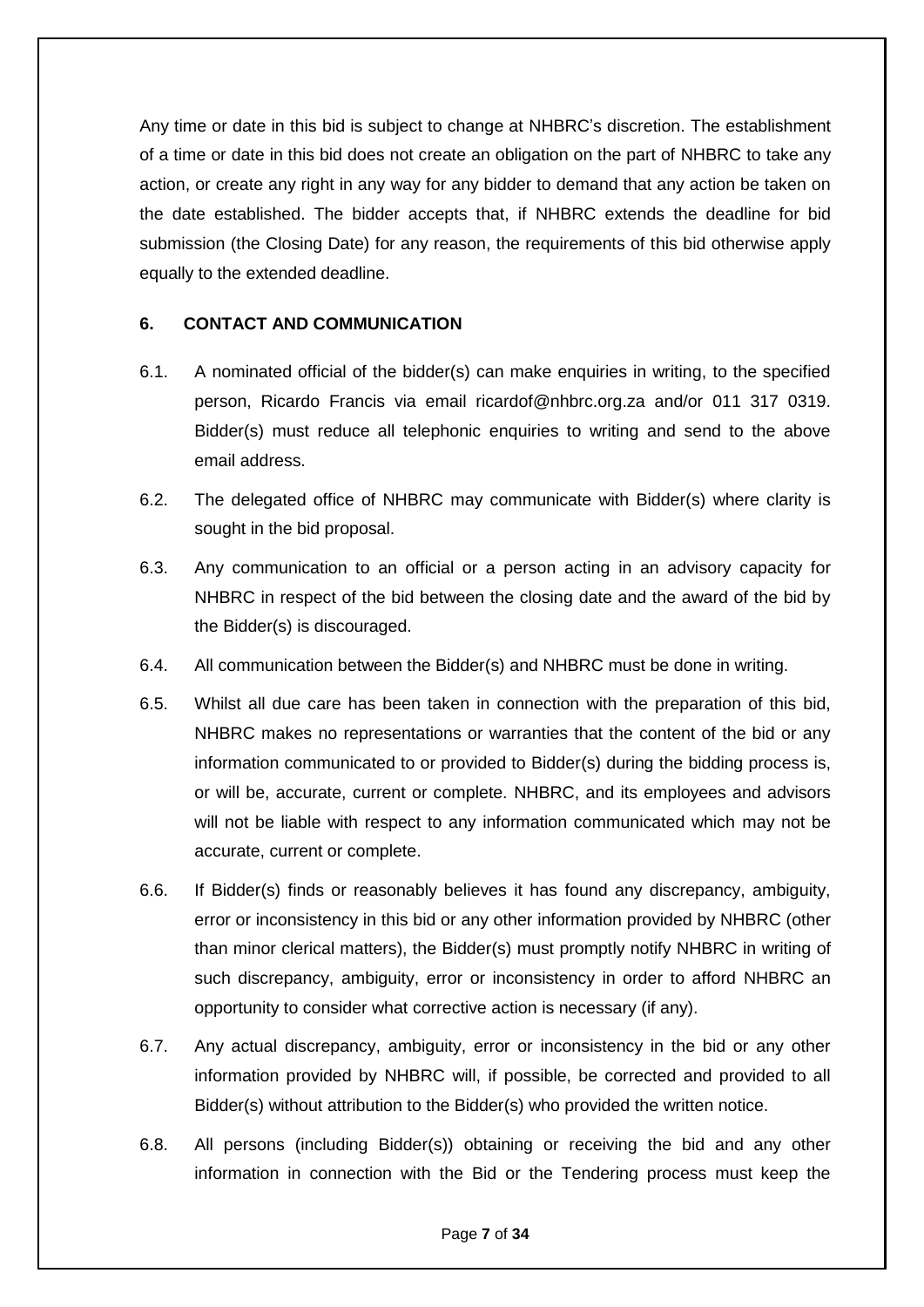contents of the Bid and other such information confidential, and not disclose or use the information except as required for the purpose of developing a proposal in response to this Bid.

## <span id="page-7-0"></span>**7. LATE BIDS**

Bids received after the closing date and time, at the address indicated in the bid documents, will not be accepted for consideration and where practicable, be returned unopened to the Bidder(s).

# <span id="page-7-1"></span>**8. COUNTER CONDITIONS**

Bidders' attention is drawn to the fact that amendments to any of the Bid Conditions or setting of counter conditions by Bidders or qualifying any Bid Conditions may result in the invalidation of such bids.

## <span id="page-7-2"></span>**9. FRONTING**

- 9.1. Government supports the spirit of broad based black economic empowerment and recognizes that real empowerment can only be achieved through individuals and businesses conducting themselves in accordance with the Constitution and in an honest, fair, equitable, transparent and legally compliant manner. Against this background the Government condemn any form of fronting.
- 9.2. The Government, in ensuring that Bidders conduct themselves in an honest manner will, as part of the bid evaluation processes, conduct or initiate the necessary enquiries/investigations to determine the accuracy of the representation made in bid documents. Should any of the fronting indicators as contained in the Guidelines on Complex Structures and Transactions and Fronting, issued by the Department of Trade and Industry, be established during such enquiry / investigation, the onus will be on the Bidder / contractor to prove that fronting does not exist. Failure to do so within a period of 14 days from date of notification may invalidate the bid / contract and may also result in the restriction of the Bidder /contractor to conduct business with the public sector for a period not exceeding ten years, in addition to any other remedies NHBRC may have against the Bidder / contractor concerned**.**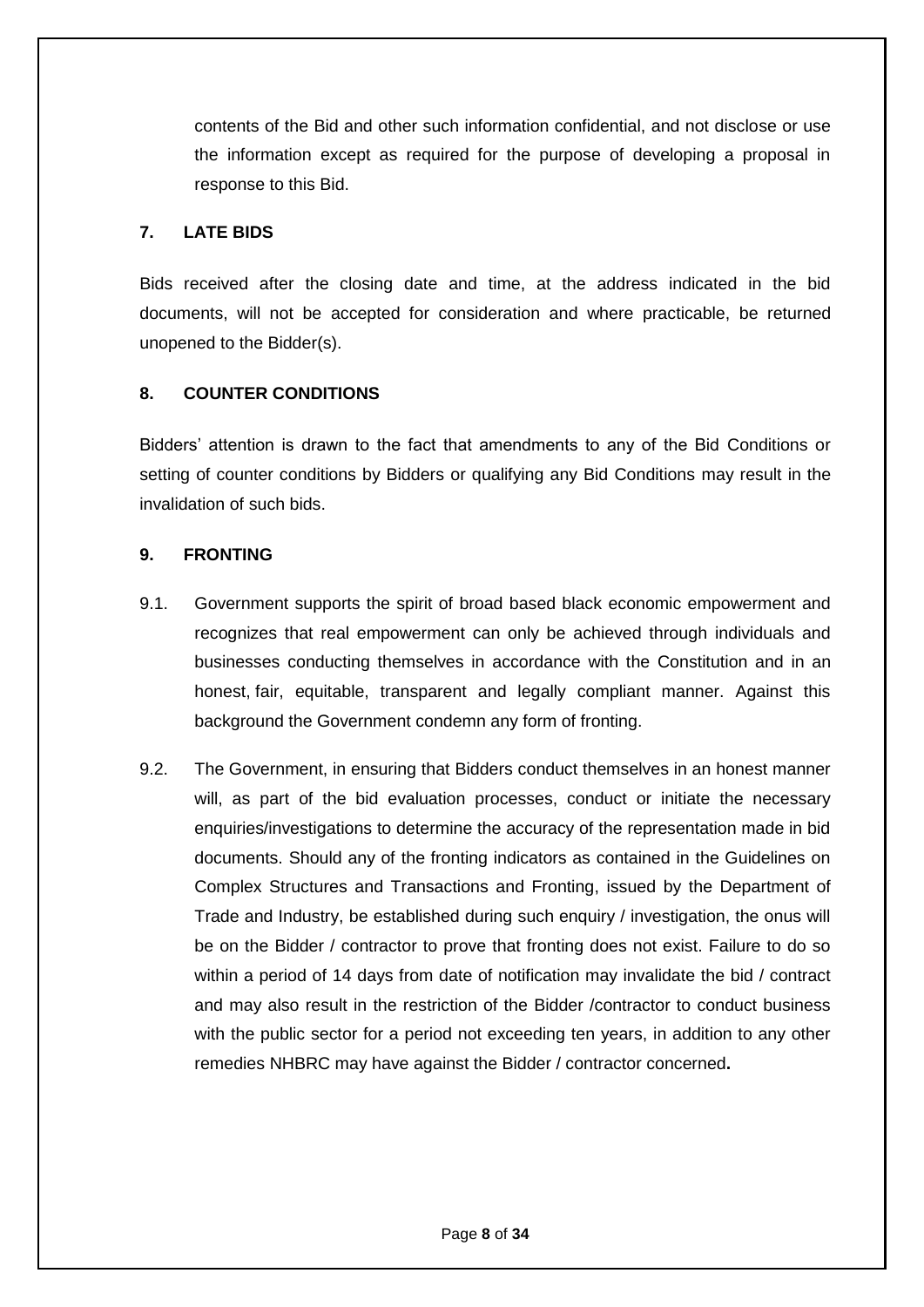# <span id="page-8-0"></span>**10. SUPPLIER DUE DILIGENCE**

NHBRC reserves the right to conduct supplier due diligence prior to final award or at any time during the contract period. This may include site visits.

# <span id="page-8-1"></span>**11. SUBMISSION OF PROPOSALS**

- 11.1. Bid documents may either be posted must be placed in the tender box at the aforesaid address on or before the closing date and time.
- 11.2. Bid documents will only be considered if received by NHBRC before the closing date and time.
- 11.3. The bidder(s) are required to submit five (05) copies of each file (one (1) original and four (4) duplicate). Each file must be marked correctly and sealed separately for ease of reference during the evaluation process.

| FILE 1 (TECHNICAL FILE)                                                                                                                                                         | FILE 2 (PRICE & BBBEE)                                   |
|---------------------------------------------------------------------------------------------------------------------------------------------------------------------------------|----------------------------------------------------------|
| Exhibit 1:<br>Pre-qualification documents                                                                                                                                       | <b>Exhibit 1:</b><br><b>BBBEE Certificate</b>            |
| Exhibit 2:<br>Technical Responses and Bidder<br>Compliance Checklist for Technical<br>Evaluation<br>Supporting documents for technical<br>responses.<br>References/testimonials | <b>Exhibit 2:</b><br><b>Pricing Schedule</b>             |
| Exhibit 3:                                                                                                                                                                      | <b>Exhibit 3:</b>                                        |
| <b>Company Profile</b><br>Supplementary information                                                                                                                             | Three (3) years audited/reviewed<br>financial statements |
| Exhibit 4:                                                                                                                                                                      |                                                          |
| General Conditions of Contract<br>(GCC)<br><b>Draft Service Agreement</b>                                                                                                       |                                                          |

11.4. Bidders are requested to initial each page of the tender document on the top right hand corner.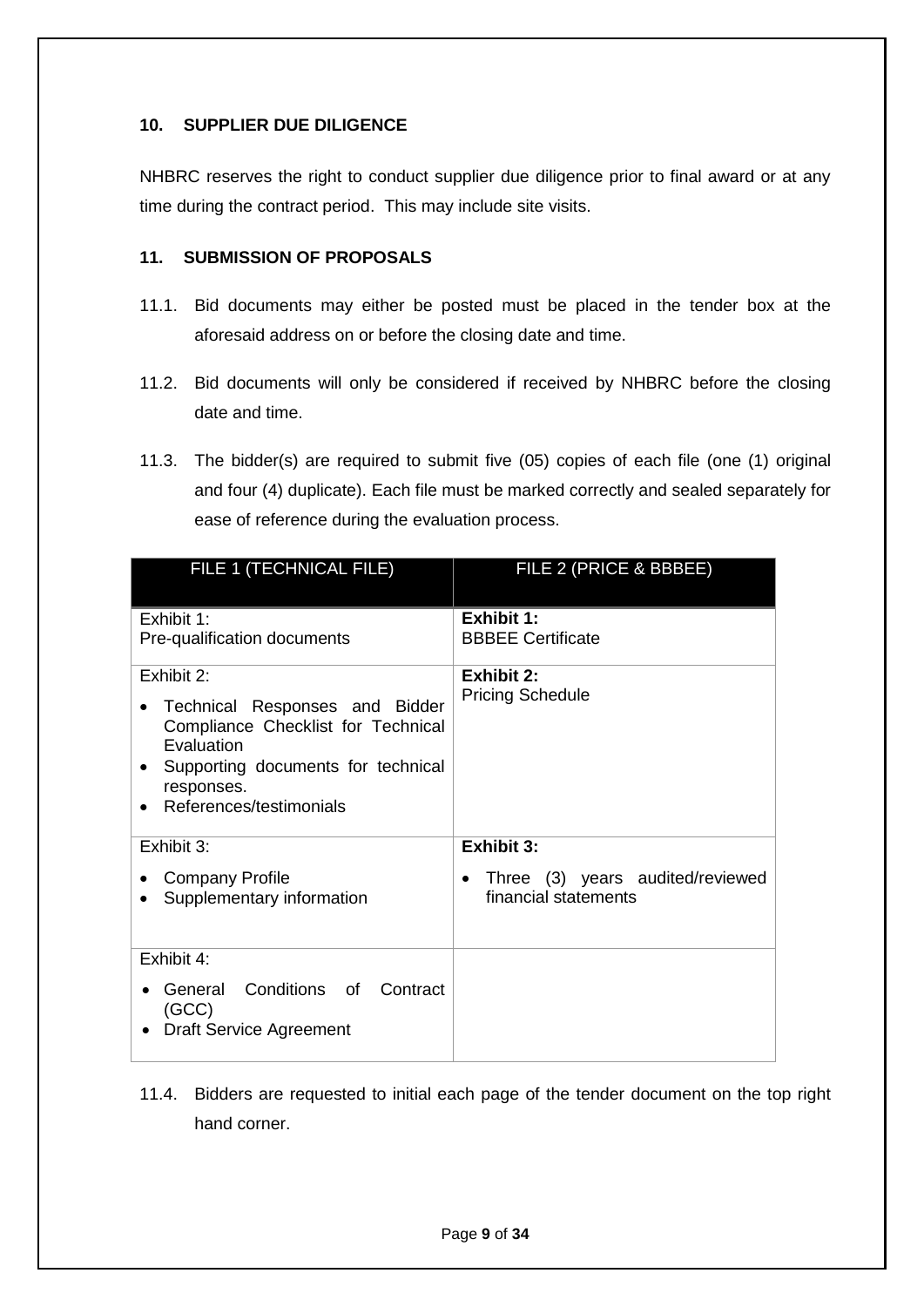# <span id="page-9-0"></span>**12. PRESENTATION / DEMONSTRATION**

NHBRC reserves the right to request presentations/demonstrations from the short-listed Bidders as part of the bid process.

# <span id="page-9-1"></span>**13. DURATION OF THE CONTRACT**

The successful bidder will be appointed for a period of 36 (thirty six) months.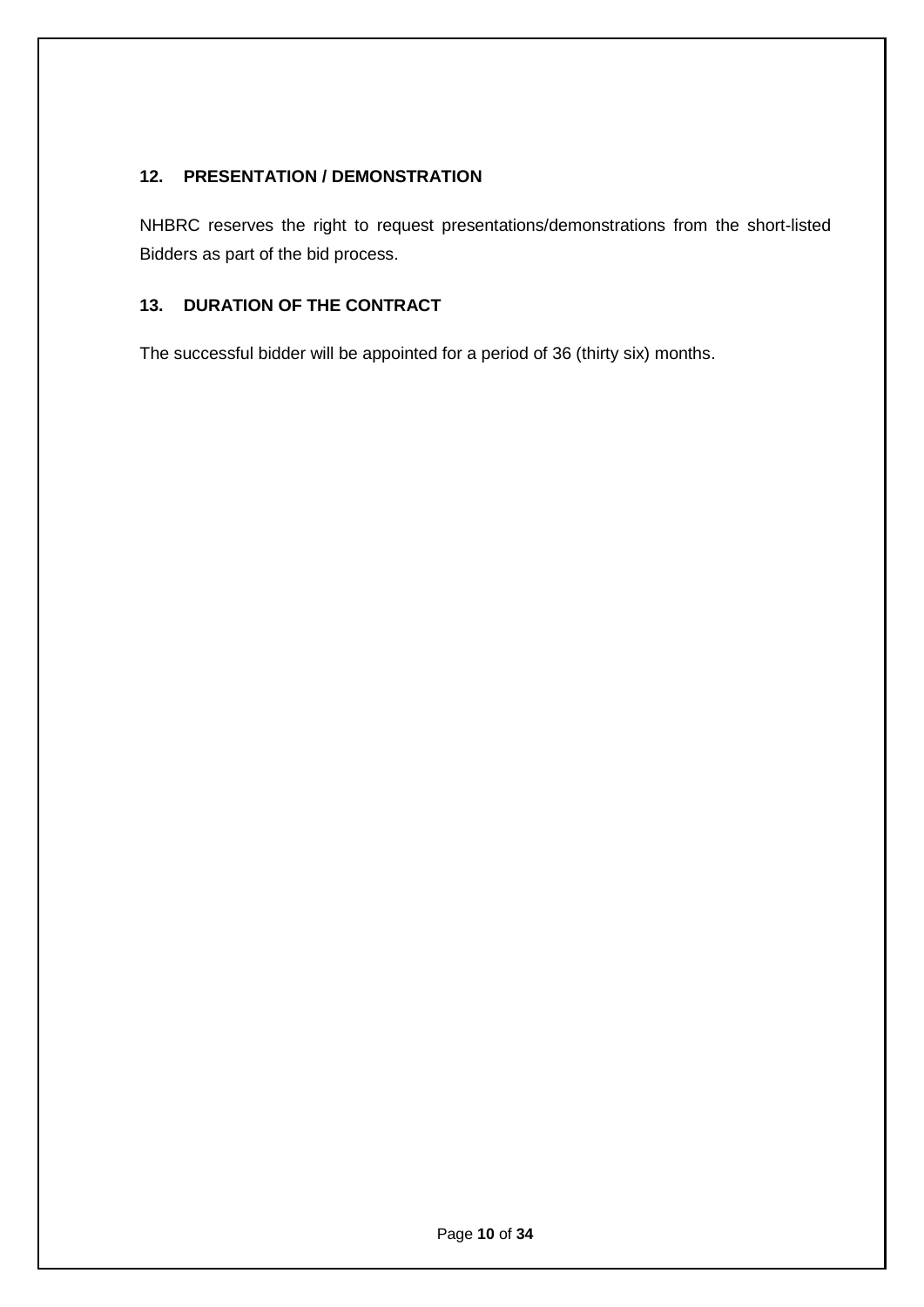## <span id="page-10-0"></span>**14. SCOPE OF WORK**

#### 14.1. **Background**

NHBRC currently uses an external service provider to manage the travel requisition and travel expense processes within the travel management lifecycle. The travel requisition process is currently a semi-automated process using SAP. The travel requisition is manually captured and goes through a manual authorisation approval procedure and is then forwarded to the NHBRC travel co-ordinator. The NHBRC travel co-ordinator captures the requisition into SAP which goes through an approval workflow process and then through to the travel management company for travel booking.

NHBRC's primary objective in issuing this RFP is to enter into agreement with a successful bidder(s) who will achieve the following:

- a) Provide NHBRC with the travel management services that are consistent and reliable and will maintain a high level of traveller satisfaction in line with the service levels and the NHBRC internal travel policy;
- b) Achieve significant cost savings for NHBRC without any degradation in the services;
- c) Appropriately contain NHBRC's risk and traveller risk.

#### 14.2. **Travel Volumes**

The current NHBRC total travel volumes per annum include air travel, accommodation, car hire, forex, conference, etc. The table below details the number of transactions for a calendar as follows:

| <b>Service Category</b>                  | <b>Estimated</b><br>Number of<br><b>Transactions</b><br>per annum | <b>Estimated</b><br><b>Expenditure</b><br>per annum |
|------------------------------------------|-------------------------------------------------------------------|-----------------------------------------------------|
| Air travel - Domestic                    | 3398                                                              | 11 092 548                                          |
| Air Travel - Regional & International    | 27                                                                | 1 546 401                                           |
| <b>Car Rental - Domestic</b>             | 1792                                                              | 3783312                                             |
| Car Rental - Regional & International    | 0                                                                 | 0                                                   |
| <b>Shuttle Services - Domestic</b>       | 1032                                                              | 2 0 21 5 78                                         |
| Accommodation - Domestic                 | 2808                                                              | 7 324 444                                           |
| Accommodation - Regional & International | 6                                                                 | 351 926                                             |
| <b>Transfers - Domestic</b>              | 0                                                                 | 0                                                   |
| Transfers - Regional & International     | 0                                                                 | 0                                                   |
| <b>Bus/Coach bookings</b>                | O                                                                 | 0                                                   |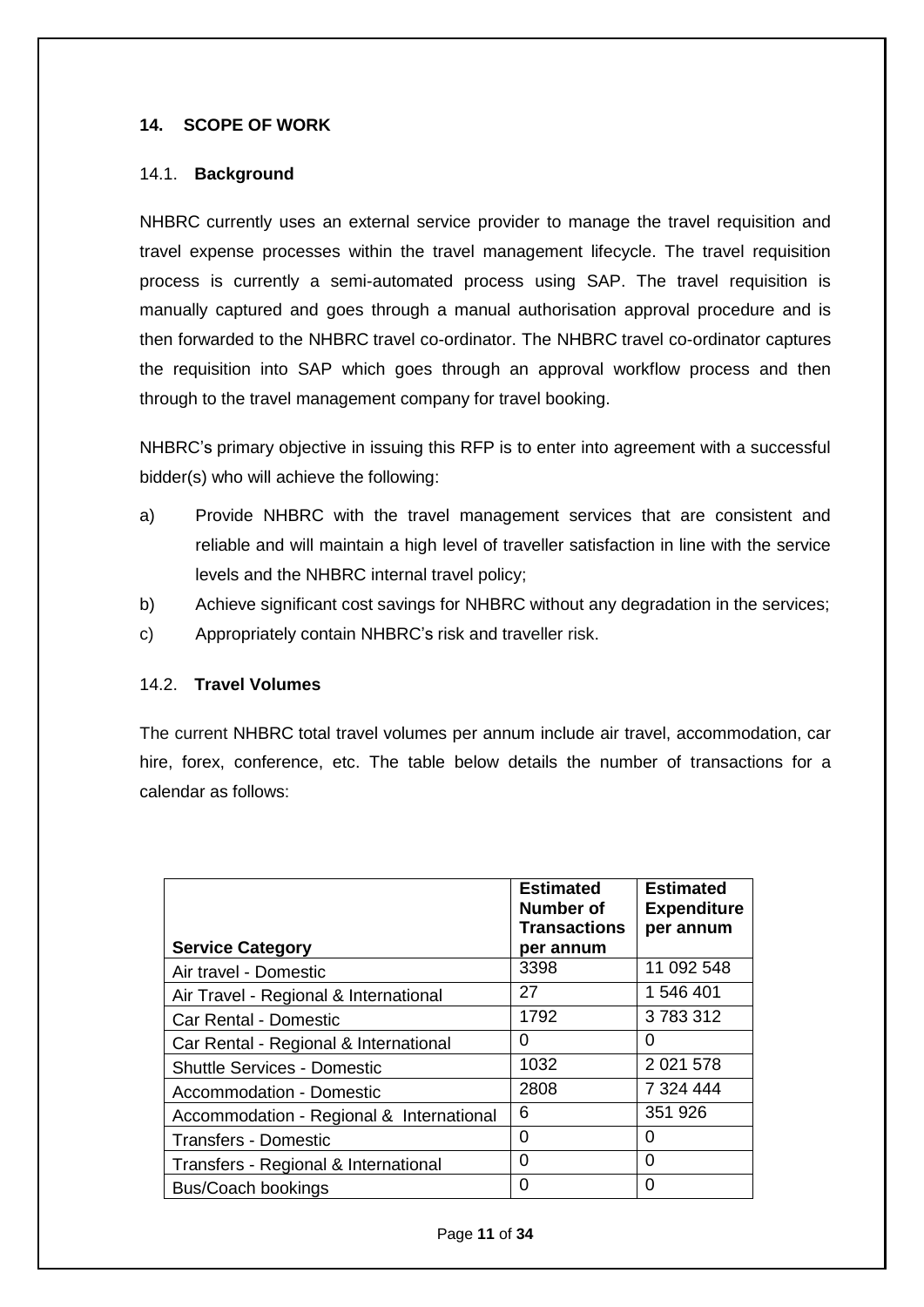| <b>Service Category</b>          | <b>Estimated</b><br><b>Number of</b><br><b>Transactions</b><br>per annum | <b>Estimated</b><br><b>Expenditure</b><br>per annum |
|----------------------------------|--------------------------------------------------------------------------|-----------------------------------------------------|
| Train - Regional & International | O                                                                        | O                                                   |
| Conferences/Events               | 134                                                                      | 4 111 617                                           |
| <b>After Hours</b>               | 200                                                                      | O                                                   |
| Parking                          | 75                                                                       | 7 1 3 6                                             |
| Insurance                        | 13                                                                       | 4 0 9 5                                             |
| Forex                            | 0                                                                        | 0                                                   |
| <b>GRAND TOTAL</b>               | 9485                                                                     | 30 243 057                                          |

Note: These figures are projections based on the current trends and they may change during the tenure of the contract. The figures are meant for illustration purposes to assist the bidders to prepare their proposal.

## 14.3. **Service Requirements**

## 14.3.1. **General**

The successful bidder will be required to provide travel management services. Deliverables under this section include without limitation, the following:

- a. The travel services will be provided to Travellers travelling on official and approved NHBRC business.
- b. Familiarisation with current NHBRC travel business processes.
- c. Familiarisation with current travel suppliers and negotiated agreements that are in place between NHBRC and third parties.
- d. Familiarisation with current NHBRC Travel Policy and implementations of controls to ensure compliance.
- e. Penalties incurred as a result of the inefficiency or fault of a travel consultant will be for the TMC's account, subject to the outcome of a formal dispute process.
- f. Provide a facility for NHBRC to update their travellers' profiles.
- g. Assist to manage the third party service providers by addressing service failures and complaints against these service providers.
- h. Consolidate all invoices from travel suppliers.
- i. Provide a detailed transition plan for implementing the service without service interruptions and engage with the incumbent service provider to ensure a smooth transition.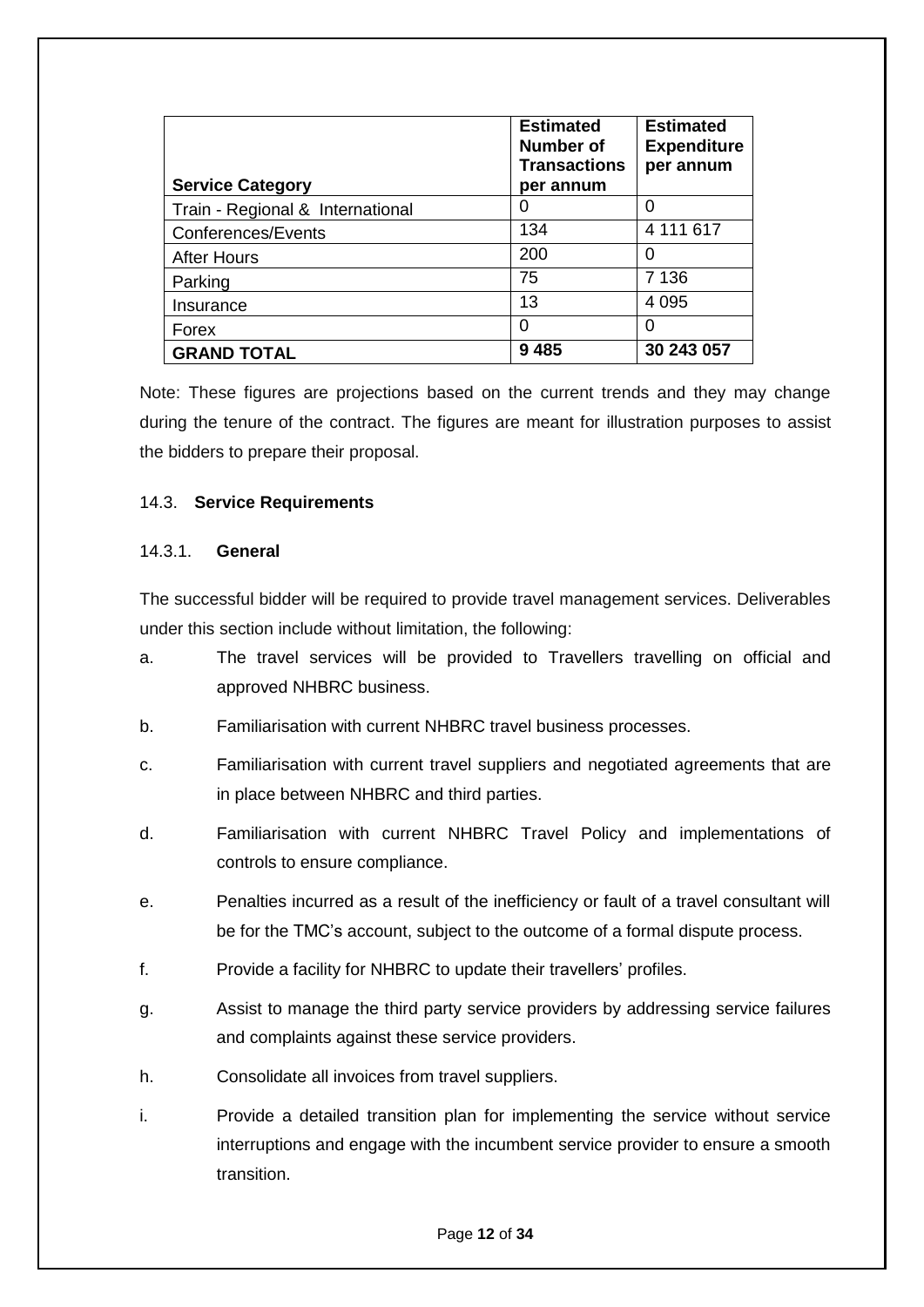j. Provide the testimonials/reference letters from at least three (3) contactable existing/recent clients (within past 3 years) which are of a similar size to NHBRC.

### 14.3.2. **Reservations**

The Travel Management Company will:

- a. Always endeavour to make the most cost effective travel arrangements.
- b. Apprise themselves of all travel requirements for destinations to which travellers will be travelling and advise the Traveller of alternative plans that are more cost effective and more convenient where necessary.
- c. Obtain a minimum of three (3) price comparisons for all travel requests where the routing or destination permits.
- d. Book the negotiated discounted fares and rates where possible.
- e. Must keep abreast of carrier schedule changes as well as all other alterations and new conditions affecting travel and make appropriate adjustments for any changes in flight schedules prior to or during the traveller's official trip. When necessary, e-tickets and billing shall be modified and reissued to reflect these changes.
- f. Book parking facilities at the airports where required for the duration of the travel.
- g. Respond timely and process all queries, requests, changes and cancellations timeously and accurately.
- h. Must be able to facilitate group bookings (e.g. for meetings, conferences, events, etc.)
- i. Must issue all necessary travel documents, itineraries and vouchers timeously to traveller(s) prior to departure dates.
- j. Advise the Traveller of all visa and inoculation requirements well in advance.
- k. Assist with the arrangement of foreign currency and the issuing of travel insurance for international trips where required.
- l. Facilitate any reservations that are not bookable on the Global Distribution System (GDS).
- m. Facilitate the bookings that are generated through their own or third party Online Booking Tool (OBT) where it can be implemented.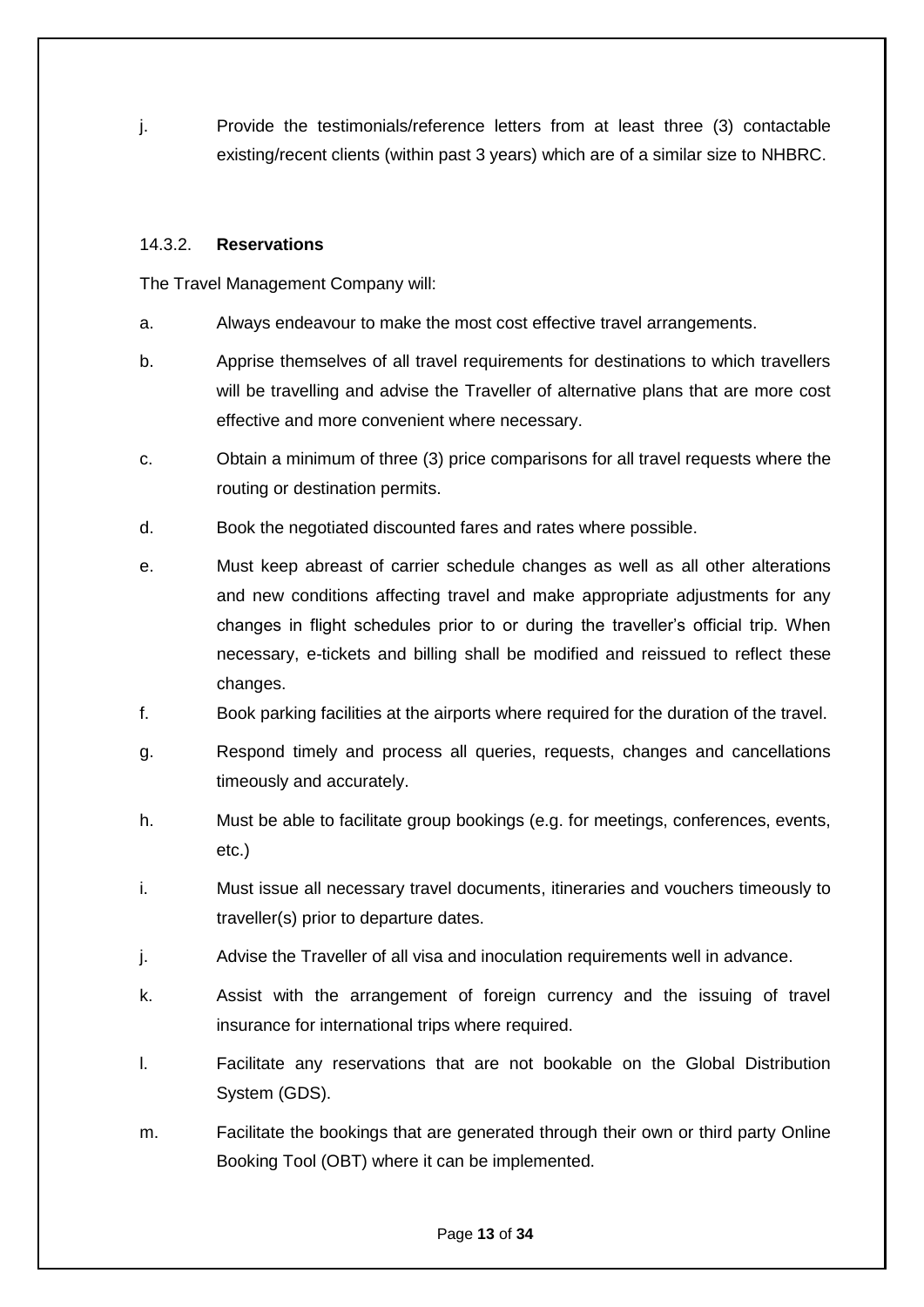- n. Note that, unless otherwise stated, all cases include domestic, regional and international travel bookings.
- o. Visa applications will not be the responsibility of the TMC; however the relevant information must be supplied to the traveller(s) where visas will be required.
- p. Negotiated airline fares, accommodation establishment rates, car rental rates, etc, which are negotiated directly or established by National Treasury or by NHBRC are **non-commissionable**, where commissions are earned for NHBRC bookings all these commissions should be returned to NHBRC on a monthly basis.

## 14.3.3. **Air Travel**

- a. The TMC must be able to book full service carriers as well as low cost carriers.
- b. The TMC will book the lowest airfares possible for domestic travel.
- c. For international flights, the airline which provides the most cost effective and practical routings may be used.
- d. The TMC should obtain three or more price comparisons where applicable to present the most cost effective and practical routing to the Traveller.
- e. The airline ticket should include the applicable airline agreement number as well as the individual loyalty program number of the Traveller (if applicable).
- f. Airline tickets must be delivered electronically (EMAIL and SMS) to the traveller(s) promptly after booking before the departure times.
- g. The TMC will also assist with the booking of charters for VIPs utilising the existing transversal term contract where applicable as well as the sourcing of alternative service providers for other charter requirements.
- h. The TMC will be responsible for the tracking and management of unused etickets as per agreement with the NHBRC.
- i. The TMC will be required to furnish monthly reports detailing the commissions' on published fares to be returned to the NHBRC, in cases where there is no monetary value; The TMC is still required to submit a report to that effect?

## 14.3.4. **Accommodation**

a. The TMC will obtain price comparisons within the maximum allowable rate matrix as per the cost containment instruction of the National Treasury.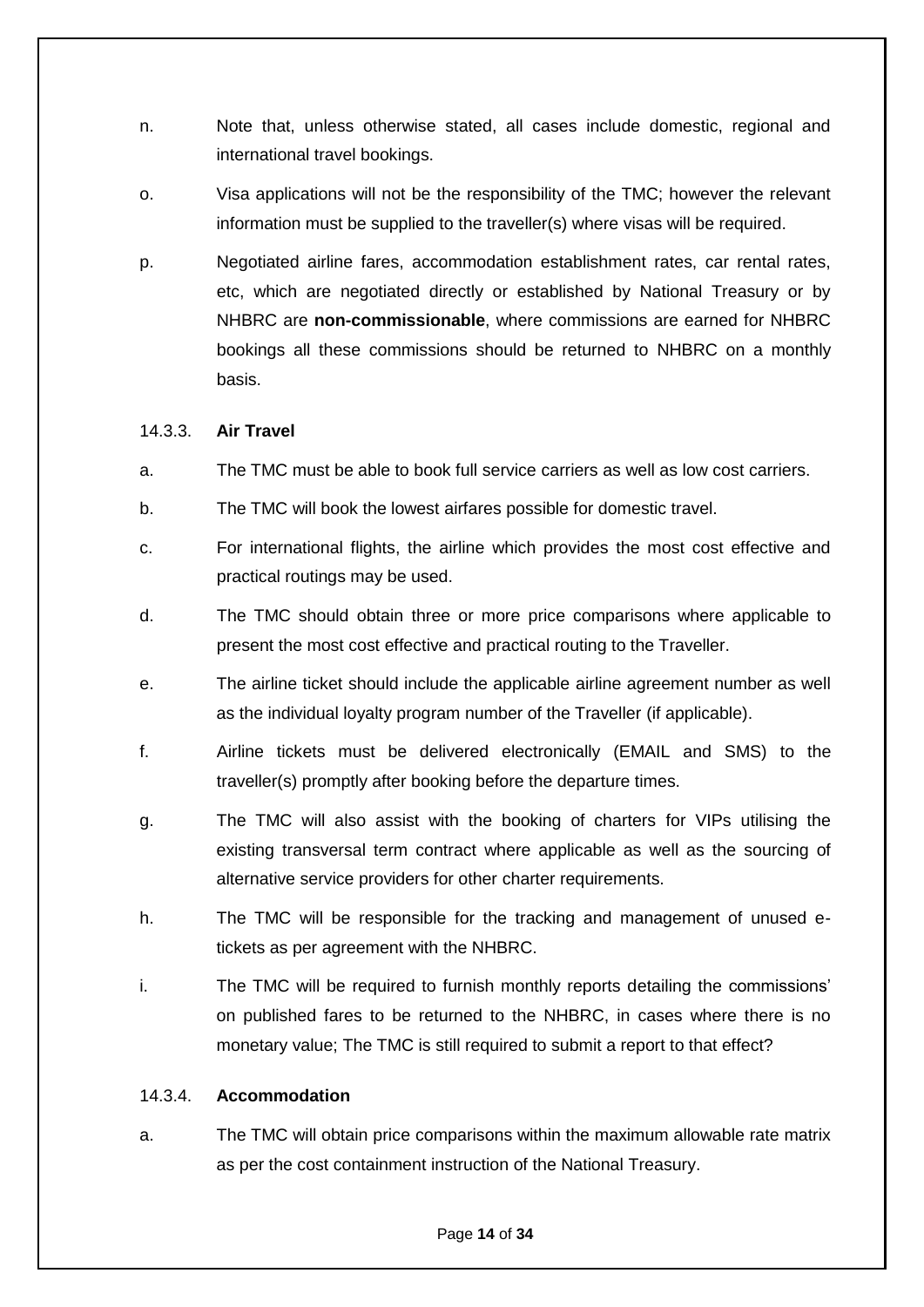- b. The TMC will obtain three price comparisons from accommodation establishments that provide the best available rate within the maximum allowable rate and that is located as close as possible to the venue or office or location or destination of the traveller
- c. This includes planning, booking, confirming and amending of accommodation with any establishment (hotel group, private hotel, guest house or Bed & Breakfast) in accordance with NHBRC's travel policy.
- d. NHBRC travellers may only stay at accommodation establishments with negotiated corporate rates. Should there be no rate agreement in place in the destination, or should the contracted establishment be unable to accommodate the traveller, the TMC will source suitable accommodation bearing in mind the requirement of convenience for the traveller and conformation with acceptable costs, or as stipulated in written directives issued from time to time by the National treasury or NHBRC.
- e. Accommodation vouchers must be issued to all NHBRC travellers for accommodation bookings and must be invoiced to NHBRC monthly. Such invoices must be supported by a copy of the original hotel accommodation charges.

### 14.3.5. **Car Rental and Shuttle Services**

- a. The TMC will book the approved category vehicle in accordance with the NHBRC Travel Policy with the appointed car rental service provider from the closest rental location (airport, hotel and venue).
- b. The travel consultant should advise the Traveller on the best time and location for collection and return considering the Traveller's specific requirements.
- c. For international travel the TMC may offer alternative ground transportation to the Traveller that may include rail, buses and transfers.
- d. The TMC will book transfers in line with the NHBRC Travel Policy with the appointed and/or alternative service providers. Transfers can also include bus and coach services.
- e. The TMC will be required to furnish monthly reports detailing the commissions' on rates to be returned to the NHBRC, in cases where there is no monetary value; The TMC is still required to submit a report to that effect?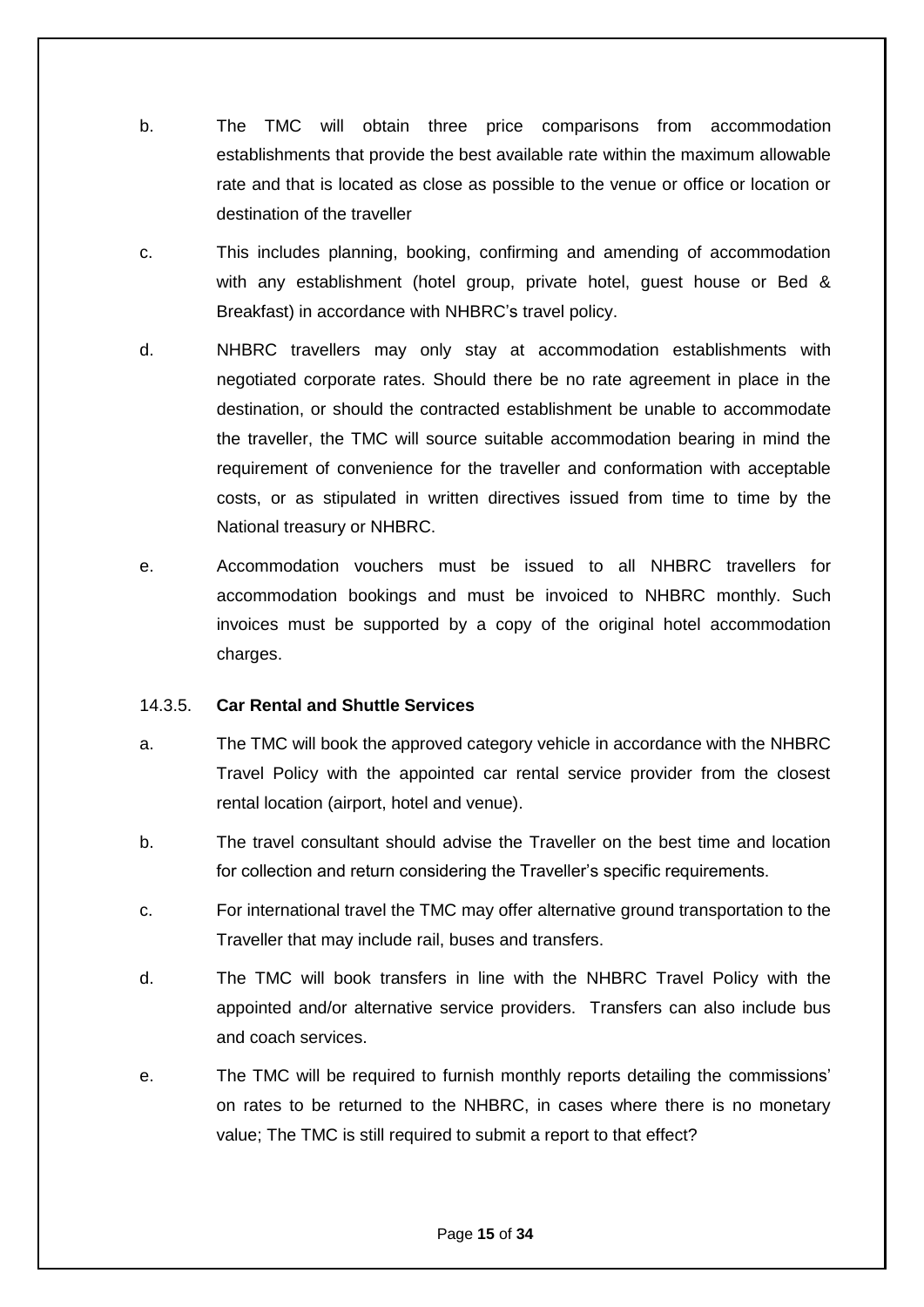## 14.3.6. **After Hours and Emergency Services**

- a. The TMC must provide a consultant or team of consultants to assist Travellers with after hours and emergency reservations and changes to travel plans.
- b. A dedicated consultant/s must be available to assist VIP/Executive Travellers with after hour or emergency assistance.
- c. After hours' services must be provided from Monday to Friday outside the official hours (17h00 to 7h30) and twenty-four (24) hours on weekends and Public Holidays.
- d. A call centre facility or after hours contact number should be available to all travellers so that when required, unexpected changes to travel plans can be made and emergency bookings attended to.
- e. The Travel Management Company must have a standard operating procedure for managing after hours and emergency services. This must include purchase order generation of the request within 24 hours.

## 14.4. **Communication**

- 14.4.1. The TMC may be requested to conduct workshops and training sessions for Travel Bookers of NHBRC.
- 14.4.2. All enquiries must be investigated and prompt feedback be provided in accordance with the Service Level Agreement.
- 14.4.3. The TMC must ensure sound communication with all stakeholders. Link the business traveller, travel coordinator, travel Management Company in one smooth continuous workflow.

## 14.5. **Financial Management**

- 14.5.1. The TMC must implement the maximum allowable rates established by the National Treasury where applicable.
- 14.5.2. The TMC will be responsible to manage the service provider accounts. This will include the timely receipt of invoices to be presented to NHBRC for payment within the agreed time period.
- 14.5.3. Enable savings on total annual travel expenditure and this must be reported and proof provided during quarterly reviews.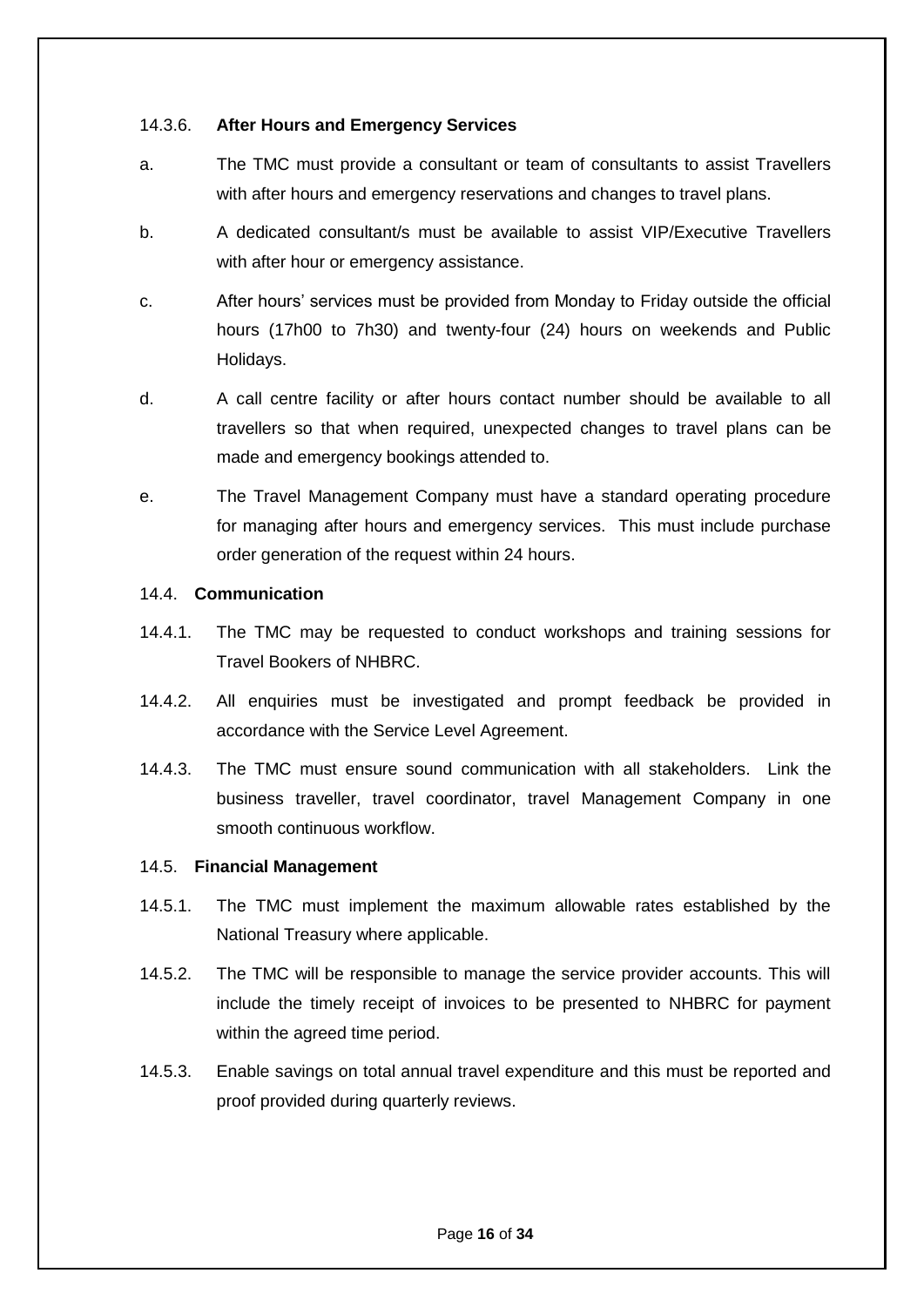- 14.5.4. Where pre-payments are required for smaller Bed & Breakfast /Guest House facilities, these will be processed by the TMC. These are occasionally required at short notice and even for same day bookings.
- 14.5.5. Consolidate Travel Supplier bill-back invoices.
- 14.5.6. A travel lodge card will be in place for the payment of air, accommodation and ground transportation to be consolidated through the corporate card vendor.
- 14.5.7. The TMC is responsible for the consolidation of invoices and supporting documentation to be provided to NHBRC's Financial Department on the agreed time period (i.e. weekly). This includes attaching the Travel Authorisation or Purchase Order and other supporting documentation to the invoices reflected on the Service provider bill-back report or the credit card statement.
- 14.5.8. Ensure Travel Supplier accounts are settled timeously.

## 14.6. **Technology, Management Information and Reporting**

- 14.6.1. The TMC must have the capability to consolidate all management information related to travel expenses into a single source document with automated reporting tools.
- 14.6.2. The implementation of an Online Booking Tool to facilitate domestic bookings should be considered to optimise the services and related fees.
- 14.6.3. All management information and data input must be accurate.
- 14.6.4. The TMC will be required to provide the NHBRC with a minimum of three (3) standard monthly reports that are in line with the National Treasury's Cost Containment Instructions reporting template requirements at no cost.

The reporting templates can be found on [http://www.treasury.gov.za/legislation/pfma/TreasuryInstruction/AccountantGener](http://www.treasury.gov.za/legislation/pfma/TreasuryInstruction/AccountantGeneral.aspx) [al.aspx](http://www.treasury.gov.za/legislation/pfma/TreasuryInstruction/AccountantGeneral.aspx)

- 14.6.5. Reports must be accurate and be provided as per NHBRC's specific requirements at the agreed time. Information must be available on a transactional level that reflect details including the name of the traveller, date of travel, spend category (example air travel, shuttle, accommodation).
- 14.6.6. NHBRC may request the TMC to provide additional management reports.
- 14.6.7. Reports must be available in an electronic format for example Microsoft Excel.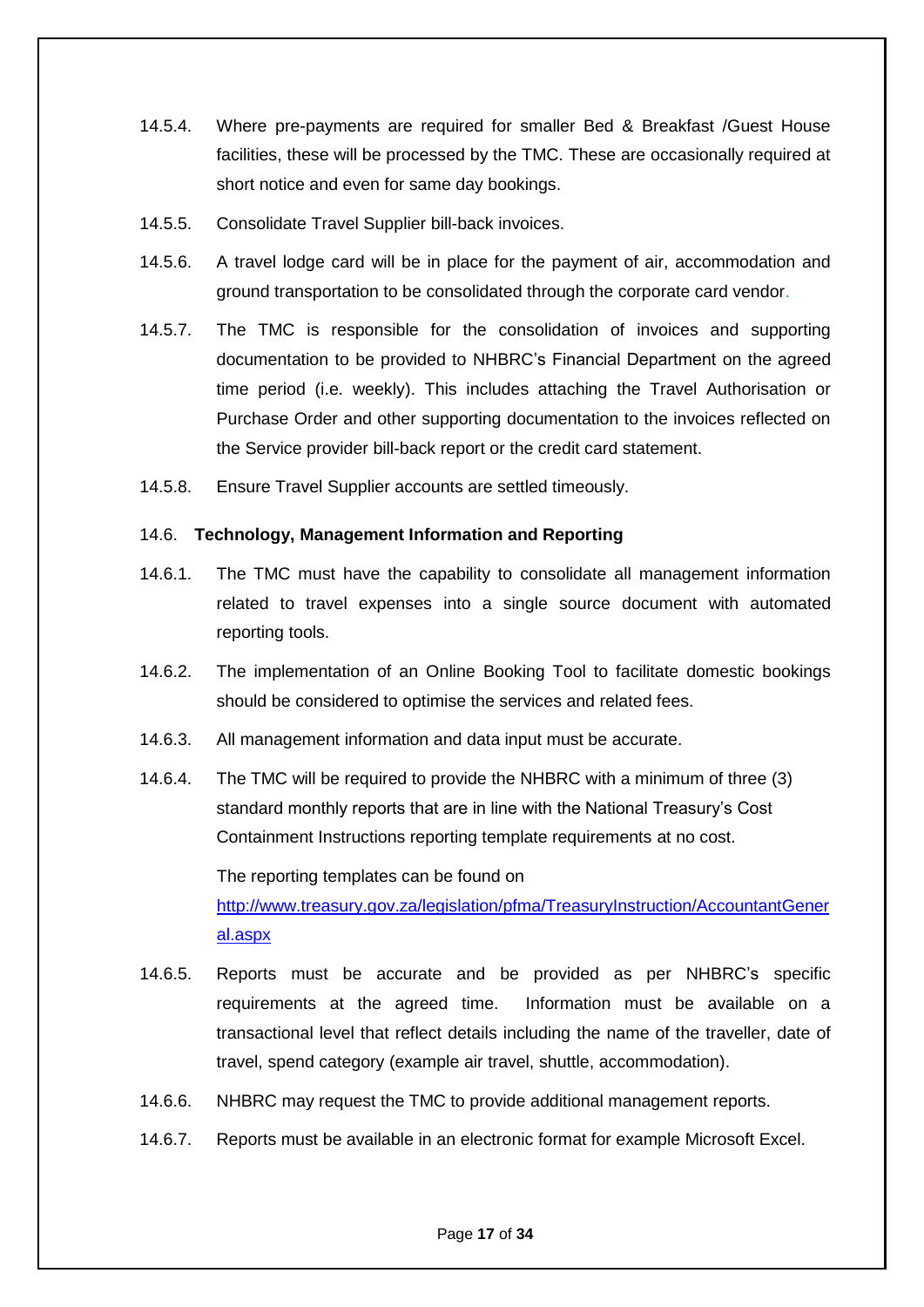- 14.6.8. Service Level Agreements reports must be provided on the agreed date. It will include but will not be limited to the following:
	- i. Travel
		- a) After hours' Report;
		- b) Compliments and complaints;
		- c) Consultant Productivity Report;
		- d) Long term accommodation and car rental;
		- e) Extension of business travel to include leisure;
		- f) Upgrade of class of travel (air, accommodation and ground transportation);
		- g) Bookings outside Travel Policy.
	- ii. Finance
		- a) Reconciliation of commissions/rebates or any volume driven incentives;
		- b) Creditor's ageing report;
		- c) Creditor's summary payments;
		- d) Daily invoices;
		- e) Reconciled reports for Travel Lodge card statement;
		- f) No show report;
		- g) Cancellation report;
		- h) Receipt delivery report;
		- i) Monthly Bank Settlement Plan (BSP) Report;
		- j) Refund Log;
		- k) Open voucher report, and
		- l) Open Age Invoice Analysis.
		- m) Supplier discounts ( proof may be required)
- 14.6.9. The TMC will implement all the necessary processes and programs to ensure that all the data is secure at all times and not accessible by any unauthorised parties.

# 14.7. **Account Management**

14.7.1. An Account Management structure should be put in place to respond to the needs and requirements of the Government Department and act as a liaison for handling all matters with regard to delivery of services in terms of the contract.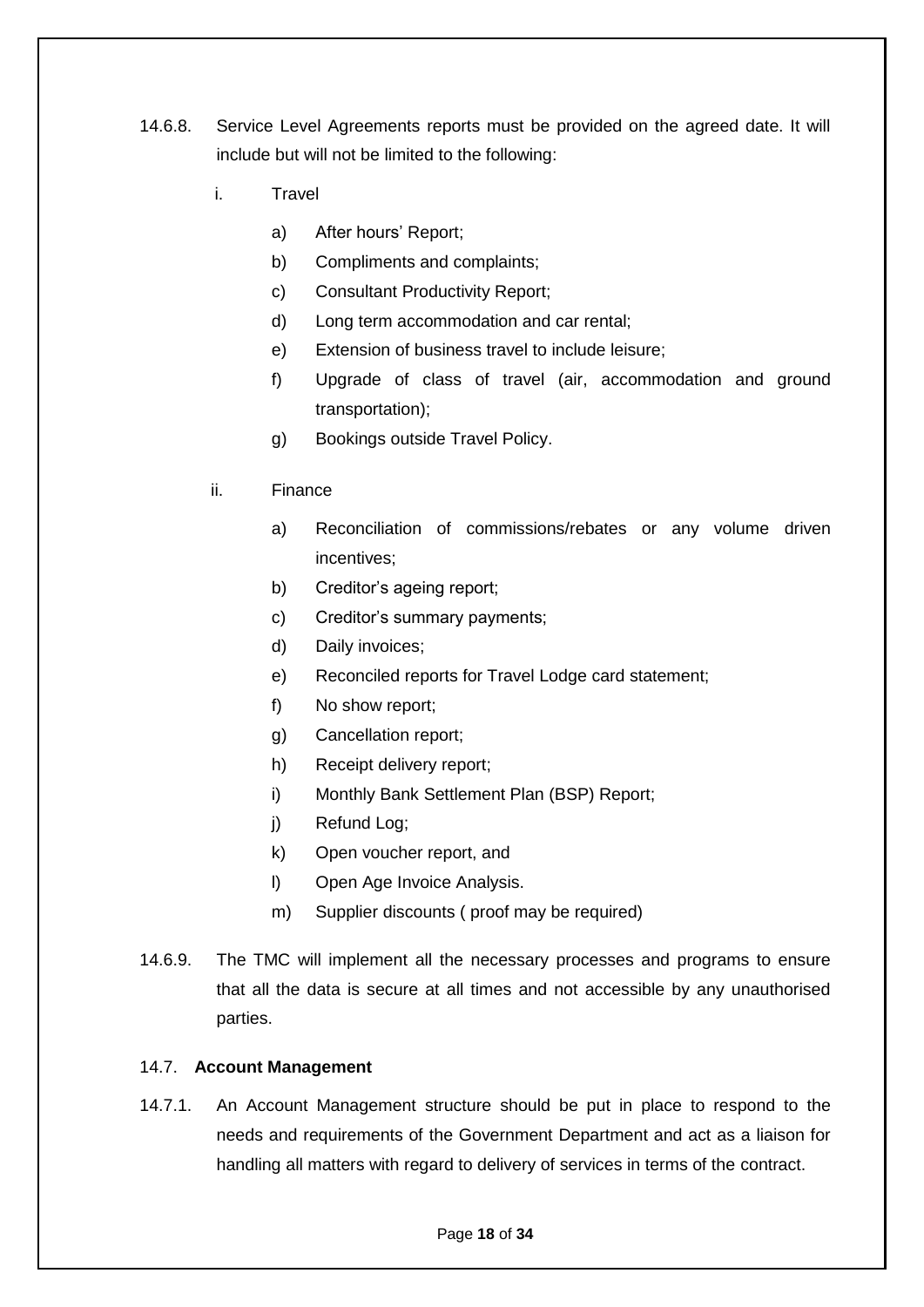- 14.7.2. The TMC must appoint a dedicated Account or Business Manager that is ultimately responsible for the management of the NHBRC's account.
- 14.7.3. The necessary processes should be implemented to ensure good quality management and ensuring Traveller satisfaction at all times.
- 14.7.4. A complaint handling procedure must be implemented to manage and record the compliments and complaints of the TMC and other travel service providers.
- 14.7.5. Ensure that the NHBRC's Travel Policy is enforced.
- 14.7.6. The Service Level Agreement (SLA) must be managed and customer satisfaction surveys conducted to measure the performance of the TMC.
- 14.7.7. Ensure that workshops/training is provided to Travellers and/or Travel Bookers
- 14.7.8. During reviews, comprehensive reports on the travel spend and the performance in terms of the SLA must be presented.

## 14.8. **Value Added Services**

The TMC must provide the following value added services:

- 14.8.1. Destination information for regional and international destinations:
	- i. Health warnings;
	- ii. Weather forecasts;
	- iii. Places of interest;
	- iv. Visa information;
	- v. Travel alerts;
	- vi. Location of hotels and restaurants;
	- vii. Information including the cost of public transport;
	- viii. Rules and procedures of the airports;
	- ix. Business etiquette specific to the country;
	- x. Airline baggage policy; and
	- xi. Supplier updates
- 14.8.2. Electronic voucher retrieval via web and smart phones;
- 14.8.3. SMS notifications for travel confirmations;
- 14.8.4. Travel audits;
- 14.8.5. Global Travel Risk Management;
- 14.8.6. VIP services for Executives that include, but is not limited to check-in support.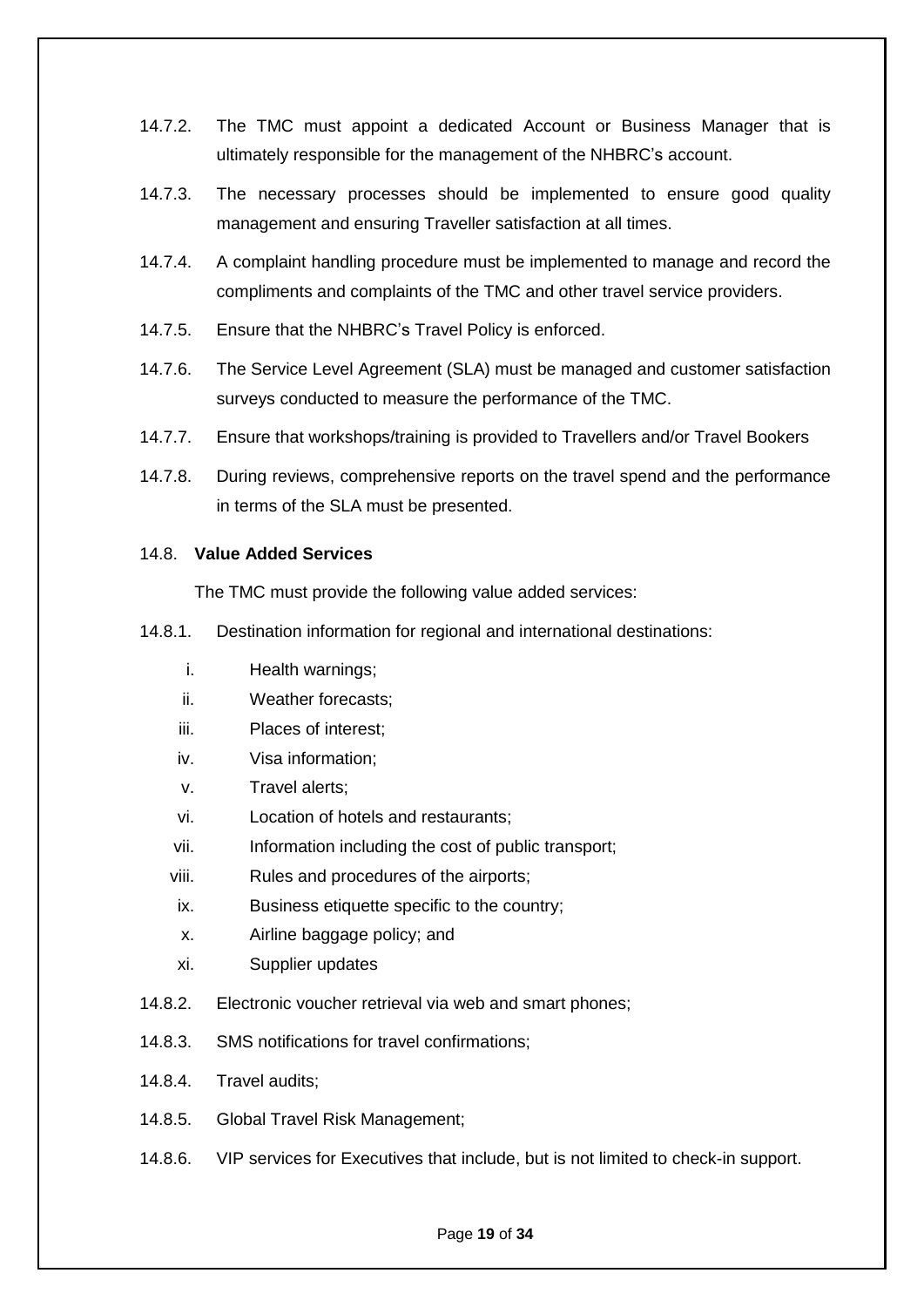### 14.9. **Cost Management**

- 14.9.1. The National Treasury cost containment initiative and the NHBRC's Travel Policy is establishing a basis for a cost savings culture.
- 14.9.2. It is the obligation of the TMC Consultant to advise on the most cost effective option at all times.
- 14.9.3. The TMC plays a pivotal role to provide high quality travel related services that are designed to strike a balance between effective cost management, flexibility and traveller satisfaction.
- 14.9.4. The TMC should have in-depth knowledge of the relevant supplier(s)' products, to be able to provide the best option and alternatives that are in accordance with NHBRC's Travel Policy to ensure that the Traveller reaches his/her destination safely, in reasonable comfort, with minimum disruption, cost effectively and in time to carry out his/her business.

## 14.10. **Quarterly and Annual Travel Reviews**

- 14.10.1. Quarterly reviews are required to be presented by the Travel Management Company on all NHBRC travel activity in the previous three-month period. These reviews are comprehensive and presented to NHBRC's Finance teams as part of the performance management reviews based on the service levels.
- 14.10.2. Annual Reviews are also required to be presented to NHBRC's Senior Executives.
- 14.10.3. These Travel Reviews will include without limitation the following information
	- i. NHRBC Travel patterns
	- ii. Cost savings and potential for cost savings
	- iii. Value added services
	- iv. Dispute resolution outcomes

#### 14.11. **Office Management**

- 14.11.1. The TMC to ensure high quality service to be delivered at all times to the NHBRC's travellers. The TMC is required to provide NHBRC with highly skilled and qualified human resources of the following roles but not limited to:
	- a. Senior Consultants
	- b. Intermediate Consultants

Page **20** of **34**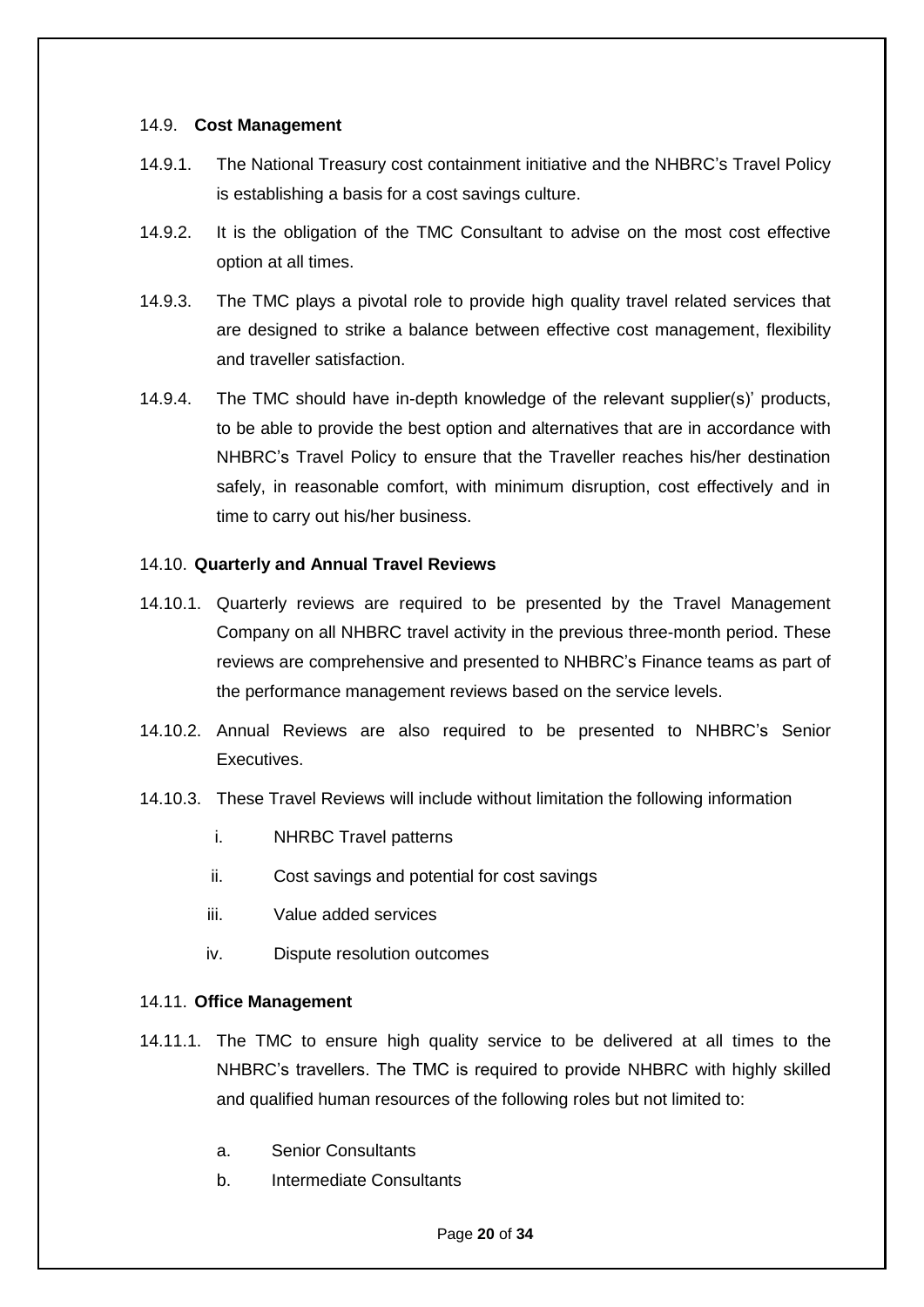- c. Junior Consultants
- d. Travel Manager (Operational)
- e. Finance Manager / Branch Accountant
- f. Admin Back Office (Creditors / Debtors/Finance Processors)
- g. Strategic Account Manager (per hour)
- h. System Administrator (General Admin)

# <span id="page-20-0"></span>**15. PRICING MODEL**

NHBRC requires bidders to propose two pricing models being the transactional fee model and the management fee model. NHBRC will at their discretion select the best possible cost effective solution.

## 15.1. **Transaction Fees**

## **Refer Annexure A3: Pricing Schedule**

15.1.1. The transaction fee must be a fixed amount per service. The fee must be linked to the cost involved in delivering the service and not a percentage of the value or cost of the service provided by third party service providers.

## 15.2. **Management Fee**

## **Refer Annexure A3: Pricing Schedule**

15.2.1. The management fee is the total fee per annum that will be charged to NHBRC in twelve payments. The NHBRC will pay the fee monthly in arrears.

# **The NHBRC reserves the right to choose between the two (02) pricing options.**

## 15.3. **Volume driven incentives**

- 15.3.1. It is important for bidders to note the following when determining the pricing:
	- i. National Treasury has negotiated non-commissionable fares and rates with various airlines carriers and other service providers;
	- ii. No override commissions earned through NHBRC reservations will be paid to the TMCs;
	- iii. An open book policy will apply and any commissions earned through the NHBRC volumes will be reimbursed to NHBRC.
	- iv. TMCs are to book these negotiated rates or the best fare available, whichever is the most cost effective for the institution.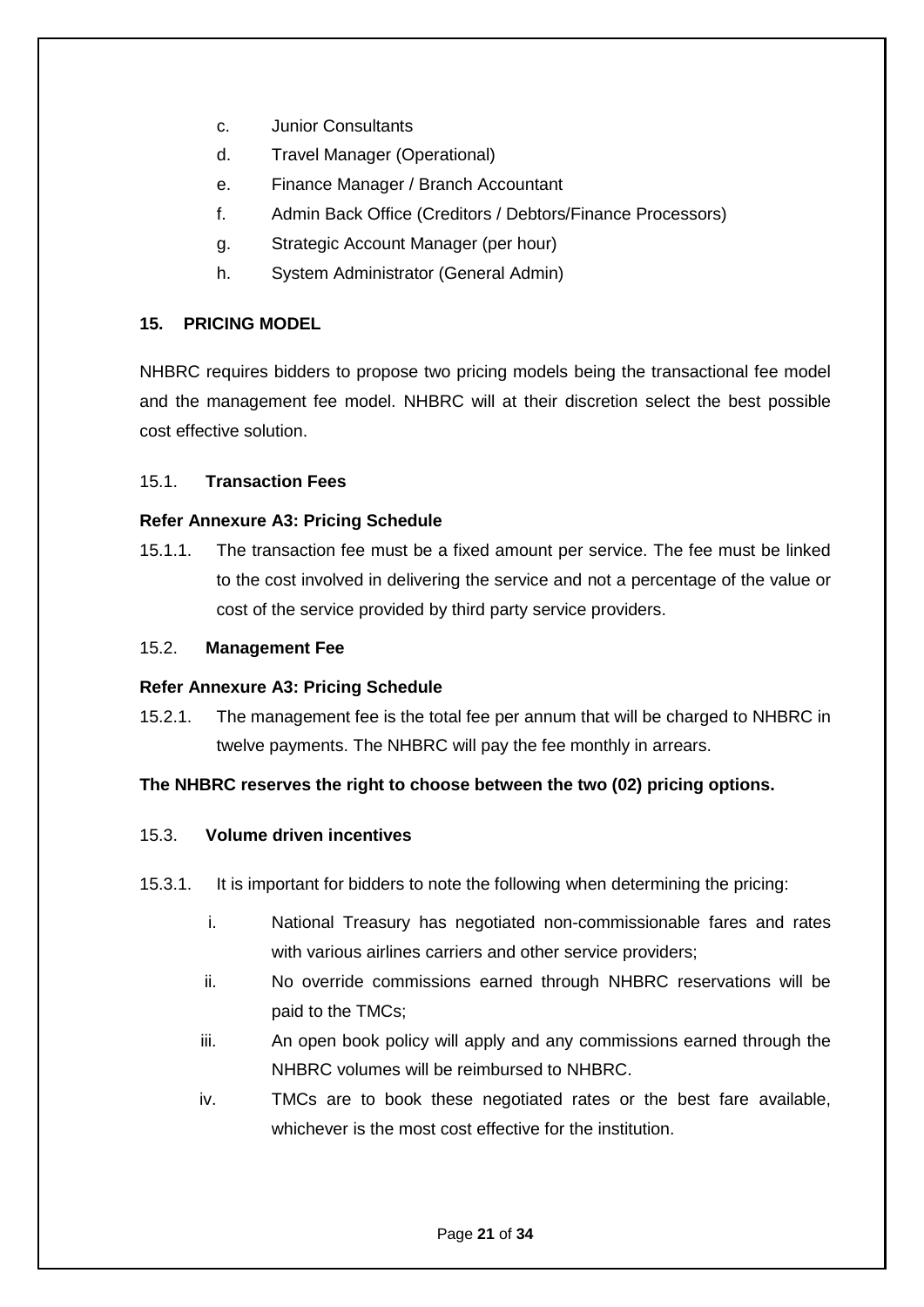# <span id="page-21-0"></span>**16. EVALUATION AND SELECTION CRITERIA**

NHBRC has set minimum standards (Gates) that a bidder needs to meet in order to be evaluated and selected as a successful bidder. The minimum standards consist of the following:

| <b>Pre-qualification Criteria</b><br>(Gate 0) | <b>Technical Evaluation</b><br><b>Criteria</b><br>(Gate 1) | <b>Price and B-BBEE</b><br><b>Evaluation</b><br>(Gate 2) |
|-----------------------------------------------|------------------------------------------------------------|----------------------------------------------------------|
|                                               |                                                            |                                                          |
| Bidders must submit all                       | Bidder(s) are required to                                  | Bidder(s) will be                                        |
| documents as outlined in                      | achieve a minimum of 80                                    | evaluated out of 100                                     |
| paragraph 19.1 below.                         | points out of 100 points to                                | points and Gate 2 will                                   |
| Only bidders that comply with                 | proceed to Gate 2 (Price                                   | only apply to bidder(s)                                  |
| ALL these criteria will proceed               | and BEE).                                                  | who have met and                                         |
| to Gate 1.                                    |                                                            | exceeded the threshold                                   |
|                                               |                                                            | of 80 points.                                            |
|                                               |                                                            |                                                          |

# **Financial Statement Analysis**

Bidder(s) are required to submit complete set audited/reviewed annual financial statements (Statement of Comprehensive income, Statement of financial position, Statement of cash flows and accompanying notes) in the name of the bidding entity for 3 years.

Financial Statement Analysis will only be conducted on the qualifying bidders after the completion of Technical Evaluation

Entities trading for less than 3 (three) financial periods, should provide reasons in a letter signed by a duly authorised individual of the entity. All documentation to support the reasons of the entity trading for less than three financial periods should accompany this submission.

In the case of a Joint Venture (JV), the separate annual financial statements of all the entities forming part of the JV should be submitted. A copy of the JV legal agreement detailing the percentage ownership of each entity should also be included in the submission.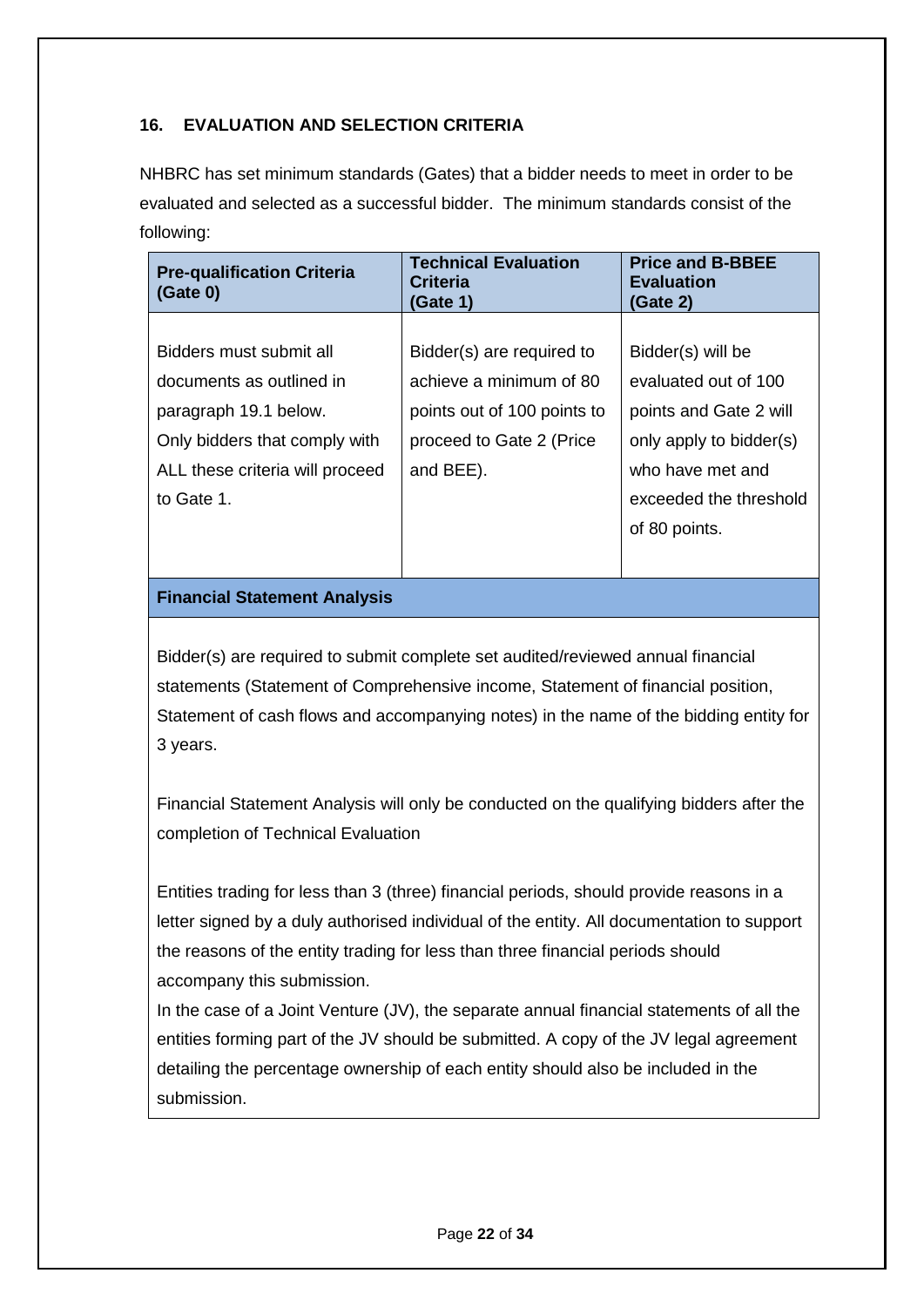# 16.1. **Gate 0: Pre-qualification Criteria**

Without limiting the generality of NHBRC's other critical requirements for this Bid, bidder(s) must submit the documents listed in **Table 1** below. All documents must be completed and signed by the duly authorised representative of the prospective bidder(s). During this phase Bidders' responses will be evaluated based on compliance with the listed administration and mandatory bid requirements. The bidder(s) proposal may be disqualified for nonsubmission of any of the documents.

| Document that<br>must<br>be<br>submitted                                                          | Non-submission may result in disqualification? |                                                                                                                                                                                                                                                                                                                                                                                                                                                                                                                                    |  |
|---------------------------------------------------------------------------------------------------|------------------------------------------------|------------------------------------------------------------------------------------------------------------------------------------------------------------------------------------------------------------------------------------------------------------------------------------------------------------------------------------------------------------------------------------------------------------------------------------------------------------------------------------------------------------------------------------|--|
|                                                                                                   |                                                |                                                                                                                                                                                                                                                                                                                                                                                                                                                                                                                                    |  |
| <b>Invitation to Bid - SBD 1</b>                                                                  | <b>YES</b>                                     | Complete and sign the supplied pro forma<br>document                                                                                                                                                                                                                                                                                                                                                                                                                                                                               |  |
| <b>Tax Status</b><br>Tax Clearance Certificate -<br>SBD <sub>2</sub>                              | <b>YES</b>                                     | A valid and original Tax Clearance<br>i.<br>Certificate must be submitted with the bid.<br>The validity of the Tax Clearance<br>ii.<br>Certificate issued by the South African<br>Revenue Services certifying that the tax<br>status of the Bidder is in order will be<br>verified against the information recorded<br>in the Central Supplier Database (CSD).<br>In the event where the Bidder submits a<br>iii.<br>of the<br>Tax Clearance<br>hard<br>copy<br>Certificate, the CSD verification outcome<br>will take precedence. |  |
| <b>Declaration of Interest - SBD</b><br>4                                                         | <b>YES</b>                                     | Complete and sign the supplied pro forma<br>document                                                                                                                                                                                                                                                                                                                                                                                                                                                                               |  |
| <b>Preference Point Claim Form</b><br>– SBD 6.1                                                   | $\overline{NO}$                                | Non-submission will lead to a zero (0) score on<br><b>BBBEE</b>                                                                                                                                                                                                                                                                                                                                                                                                                                                                    |  |
| <b>Declaration of Bidder's Past</b><br><b>Supply Chain Management</b><br><b>Practices - SBD 8</b> | <b>YES</b>                                     | Complete and sign the supplied pro forma<br>document                                                                                                                                                                                                                                                                                                                                                                                                                                                                               |  |
| <b>Certificate of Independent Bid</b><br><b>Determination - SBD 9</b>                             | <b>YES</b>                                     | Complete and sign the supplied pro forma<br>document                                                                                                                                                                                                                                                                                                                                                                                                                                                                               |  |
| <b>Desktop Evaluation technical</b><br>scorecard and compliance<br>checklist - Annexure A2        | <b>YES</b>                                     | Complete and sign                                                                                                                                                                                                                                                                                                                                                                                                                                                                                                                  |  |
| <b>Registration on Central</b><br><b>Supplier Database (CSD</b>                                   | $\overline{NO}$                                | The Travel Management Company (TMC)<br>must be registered as a service provider on the<br>Central Supplier Database (CSD). If you are<br>not registered proceed to complete the<br>registration of your company prior to submitting<br>your proposal. Visit https://secure.csd.gov.za/<br>to obtain your vendor number.                                                                                                                                                                                                            |  |

| Table 1: Documents that must be submitted for Pre-qualification |  |  |  |  |  |
|-----------------------------------------------------------------|--|--|--|--|--|
|-----------------------------------------------------------------|--|--|--|--|--|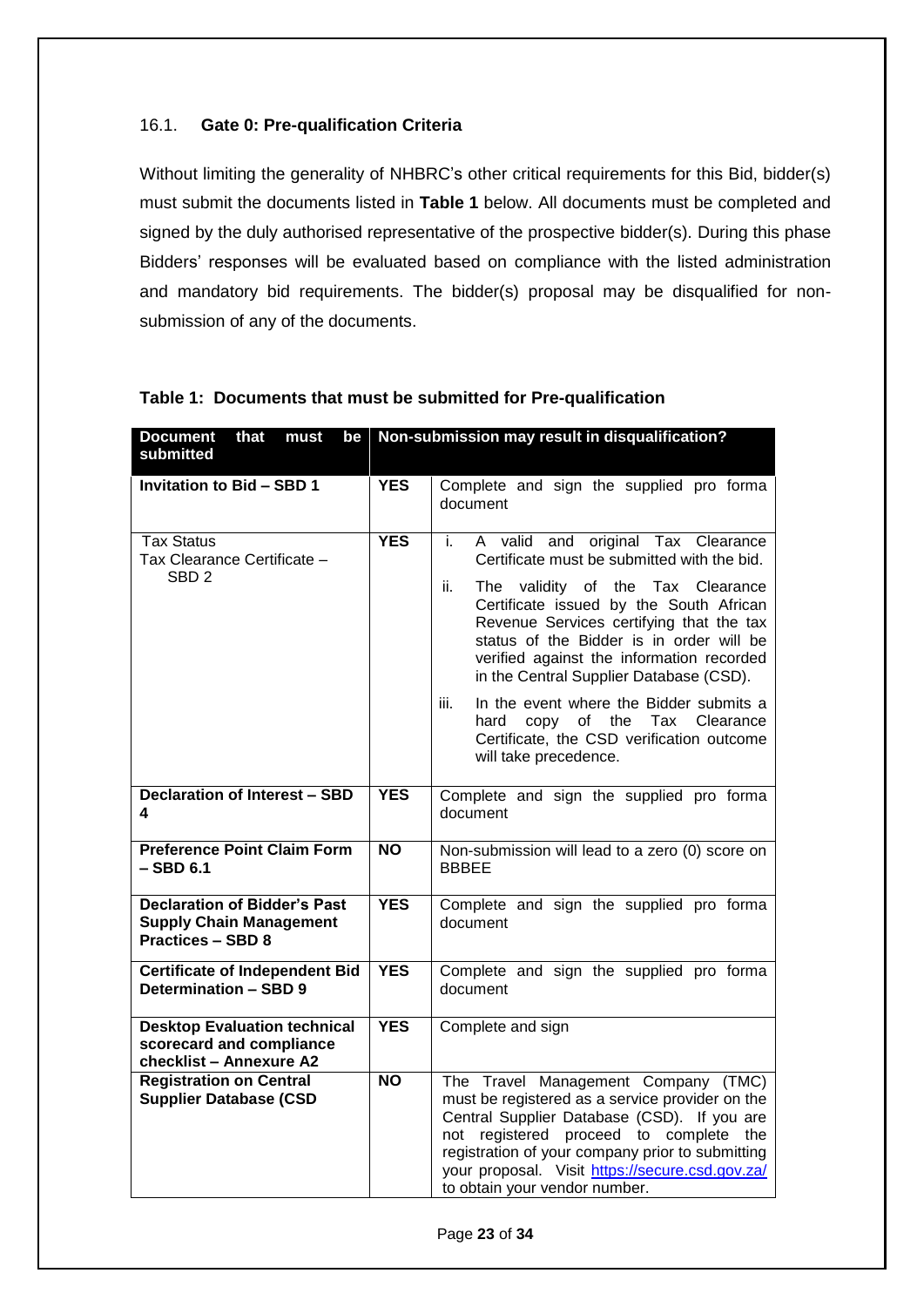|                                   |            | Submit proof of registration.                                                                                                                                                  |
|-----------------------------------|------------|--------------------------------------------------------------------------------------------------------------------------------------------------------------------------------|
| <b>IATA Licence / Certificate</b> | <b>YES</b> | Bidders are required to submit their<br>Τ.<br>International Air Transport Association<br>(IATA) licence/ certificate (certified copy)<br>at closing date.                      |
|                                   |            | ii.<br>Where a bidding company is using a 3rd<br>party IATA licence, proof of the<br>agreement must be attached and copy of<br>the certificate to that effect at closing date. |
| <b>ASATA Licence/Certificate</b>  | <b>YES</b> | Bidders are required to submit their<br>L.<br>Association of South African Travel Agents<br>(ASATA) licence/ certificate (certified copy) at<br>closing date.                  |
| <b>Pricing Schedule</b>           | <b>YES</b> | Submit full details of the pricing proposal<br>as<br>per Annexure A3                                                                                                           |

# 16.2. **Gate 1: Technical Evaluation Criteria = 100 points**

All bidders are required to respond to the technical evaluation criteria scorecard and compliance checklist. Refer to **Annexure A2** for detailed information

Only Bidders that have met the Pre-Qualification Criteria in (Gate 0) will be evaluated in Gate 1 for functionality. Functionality will be evaluated as follows:

- i. Desktop Technical Evaluation Bidders will be evaluated out of 80 points and are required to achieve minimum threshold of 56 points (70%) of 80 points. Only bidders who achieve a minimum of 56 points will be invited to make a presentation to the Bid evaluation Committee.
- ii. Presentation and system demonstration Bidders will be evaluated out of 20 points and are required to achieve minimum threshold of 14 points (70%) out of 20 points.
- iii. The overall combined score must be equal or above 70 points in order to proceed to Gate 2 for Price and BBBEE evaluations. Bidders who achieve less than 56 points for Desktop Technical Evaluation will be not invited for presentation and as a result will not be allocated a score.

As part of due diligence, NHBRC may conduct a site visit at a client of the Bidder (reference) for validation of the services rendered. The choice of site will be at NHBRC's sole discretion.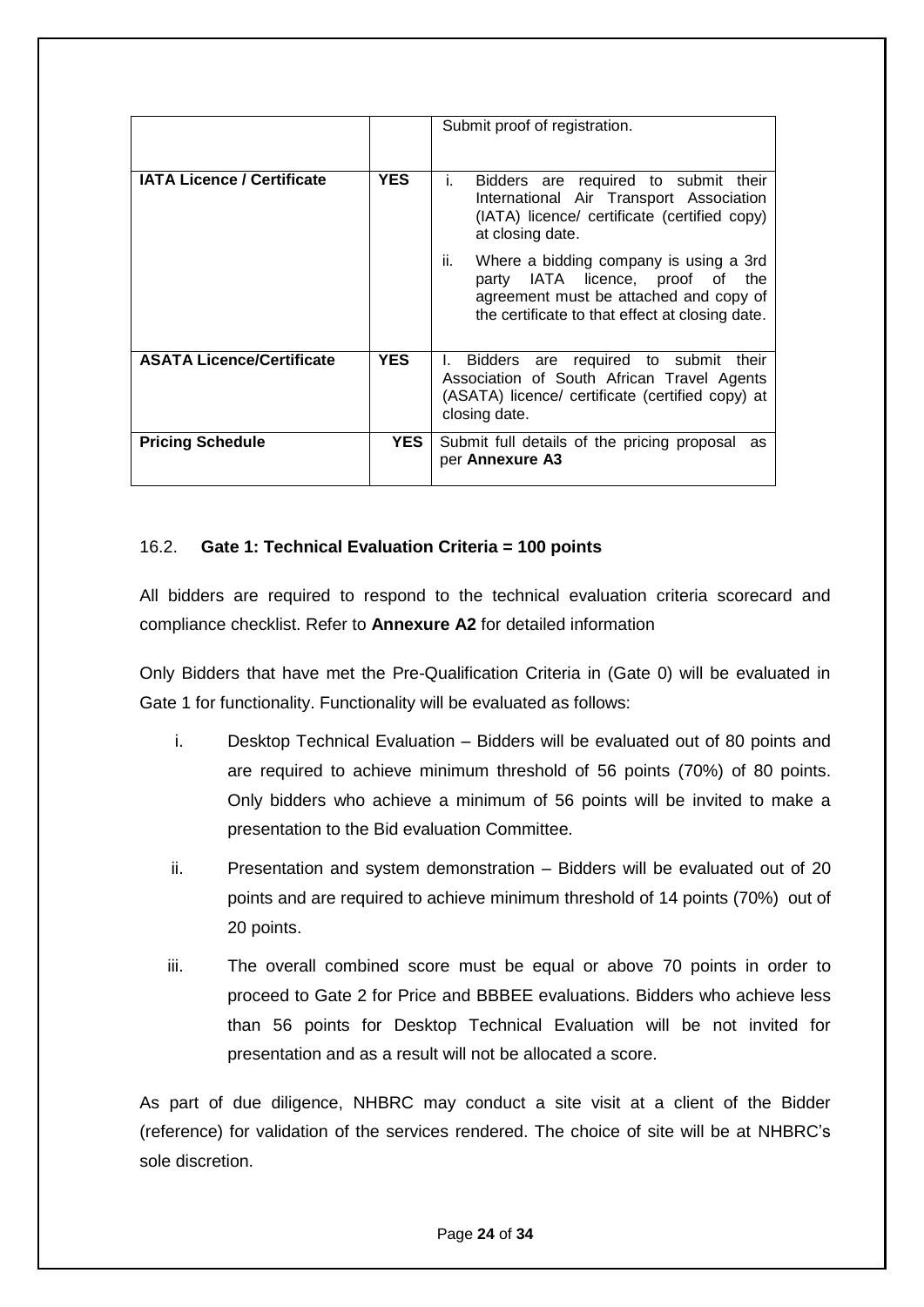The Bidder's information will be scored according to the following points system:

| <b>Functionality</b>                                                                                | <b>Maximum Points</b><br><b>Achievable</b> | <b>Minimum Threshold</b> |
|-----------------------------------------------------------------------------------------------------|--------------------------------------------|--------------------------|
| <b>Desktop Technical Evaluation</b><br>Details found in Annexure A2 -<br><b>Technical Scorecard</b> | 80                                         | 56                       |
| <b>Presentation</b>                                                                                 | 20                                         | 14                       |
| <b>OVERALL COMBINED POINTS</b>                                                                      | 100                                        | 70                       |

# 16.3. **Gate 2: Price and BBBEE Evaluation (90+10) = 100 points**

Only Bidders that have met the 70 point threshold in Gate 1 will be evaluated in Gate 2 for price and BBBEE. Price and BBBEE will be evaluated as follows:

In terms of regulation 6 of the Preferential Procurement Regulations pertaining to the Preferential Procurement Policy Framework Act, 2000 (Act 5 of 2000), responsive bids will be adjudicated on the 90/10-preference point system in terms of which points are awarded to bidders on the basis of:

- The bid price (maximum 90 points)
- B-BBEE status level of contributor (maximum 10 points)

# *i. Stage 1 – Price Evaluation (90 Points)*

The following formula will be used to calculate the points for price:

$$
Ps = 90 \left( 1 - \frac{Pt - P \min P}{ \min} \right)
$$

**Where** 

Ps = Points scored for comparative price of bid under consideration

 $Pt =$  Comparative price of bid under consideration

Pmin = Comparative price of lowest acceptable bid

*ii. Stage 2 – BBBEE Evaluation (10 Points)*

**a. BBBEE Points allocation**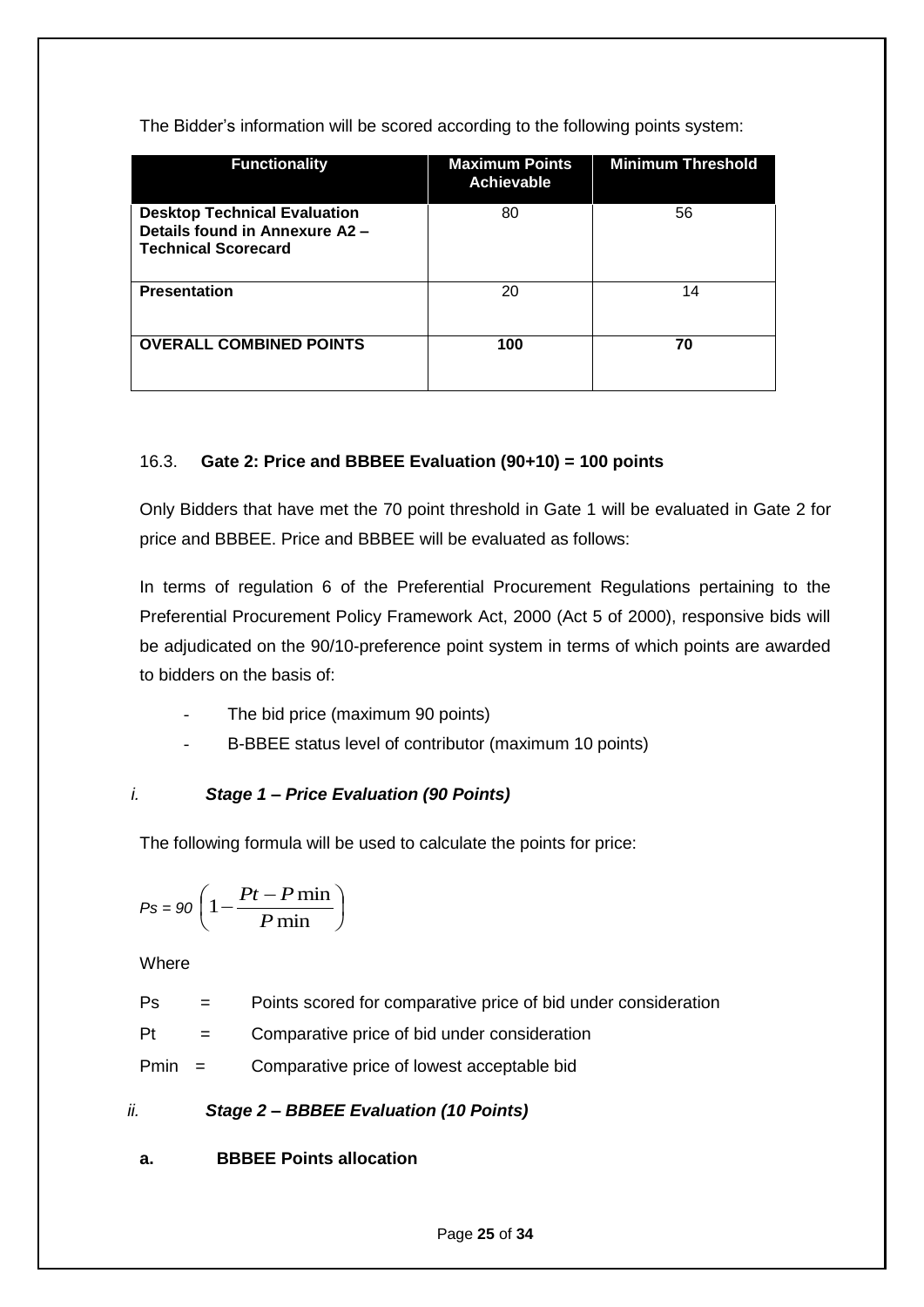A maximum of 10 points may be allocated to a bidder for attaining their B-BBEE status level of contributor in accordance with the table below:

| <b>B-BBEE Status Level of</b><br><b>Contributor</b> | <b>Number of Points</b> |
|-----------------------------------------------------|-------------------------|
|                                                     | 10                      |
| 2                                                   | 9                       |
| 3                                                   | 8                       |
| 4                                                   | 5                       |
| 5                                                   | 4                       |
| 6                                                   | 3                       |
| 7                                                   | 2                       |
| 8                                                   | 1                       |
| Non-compliant contributor                           |                         |

B-BBEE points may be allocated to bidders on submission of the following documentation or evidence:

- A duly completed Preference Point Claim Form: Standard Bidding Document (SBD 6.1); and
- B-BBEE Certificate
- An Affidavit in the format prescribed by the Department of Trade and Industry

The checklist below indicates the B-BBEE documents that must be submitted for this tender. Failure to submit the required documents will result in TMCs scoring zero for B-BBEE.

| <b>Classification</b>   | <b>Turnover</b>   | <b>Submission Requirement</b>                      |
|-------------------------|-------------------|----------------------------------------------------|
| <b>Exempted Micro</b>   | Below R5 million  | Certified copy of B-BBEE Rating Certificate from a |
| Enterprise              | p.a.              | SANAS Accredited rating agency or a Registered     |
| (EME)                   |                   | Auditor approved by IRBA or a letter from an       |
|                         |                   | Accounting Officer as contemplated in the CCA.     |
| <b>Qualifying Small</b> | Between R5        | Certified copy of B-BBEE Rating Certificate from a |
| Enterprise (QSE)        | million and R35   | SANAS Accredited rating agency or a Registered     |
|                         | million p.a.      | Auditor approved by IRBA                           |
| Large Enterprise (LE)   | Above R35 million | Certified copy of B-BBEE Rating Certificate from a |
|                         | p.a.              | SANAS Accredited rating agency or a Registered     |
|                         |                   | Auditor approved by IRBA                           |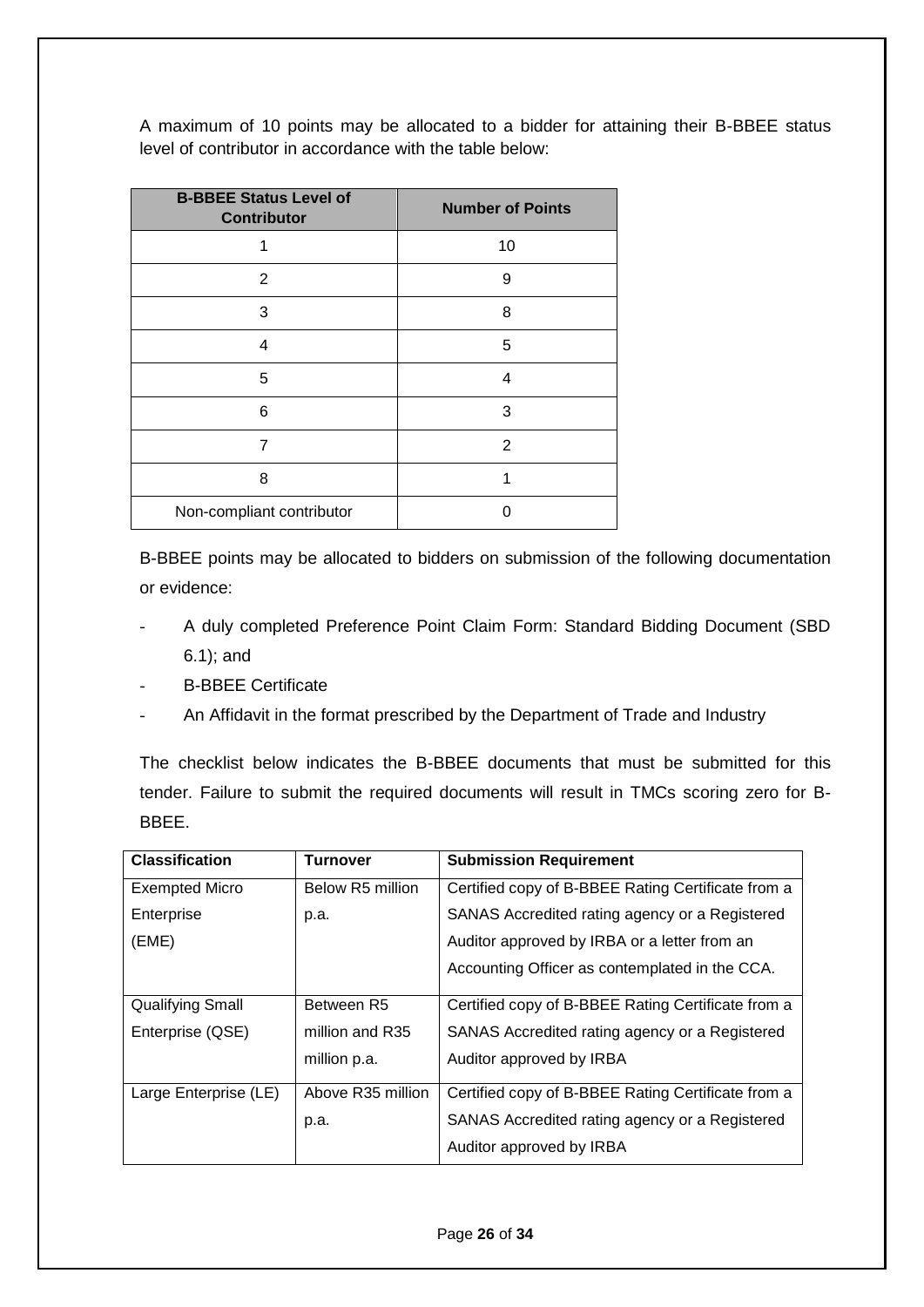Bidder(s) who do not claim Preference Points will be scored zero for B-BBEE and cannot be excluded from the tender process.

# **b. Joint Ventures and Consortiums**

Incorporated JVs must submit the B-BBEE status of the entity. Unincorporated JVs must submit a consolidated B-BBEE scorecard as if they were a group structure for every separate tender.

## **c. Sub-contracting**

Bidders/ tenderers who want to claim Preference points will have to comply fully with regulations 11(8) and 11(9) of the PPPFA Act with regard to sub-contracting.

The following is an extract from the PPPFA Act:

- 11(8) "A person must not be awarded points for B-BBEE status level if it is indicated in the tender documents that such a tenderer intends sub- contracting more than 25% of the value of the contract to any other enterprise that does not qualify for at least the points that such a tenderer qualifies for, unless the intended sub-contractor is an EME that has the capability and ability to execute the sub-contract."
- 11(9) "A person awarded a contract may not sub-contract more than 25% of the value of the contract to any other enterprise that does not have an equal or higher B-BBEE status level than the person concerned, unless the contract is sub-contracted to an EME that has the capability and ability to execute the sub-contract."

## *iii. Stage 3 (90 + 10 = 100 points)*

The Price and BBBEE points will be consolidated.

# <span id="page-26-0"></span>**17. GENERAL CONDITIONS OF CONTRACT**

Any award made to a bidder(s) under this bid is conditional, amongst others, upon –

- a. The bidder(s) accepting the terms and conditions contained in the General Conditions of Contract as the minimum terms and conditions upon which NHBRC is prepared to enter into a contract with the successful Bidder(s).
- b. The bidder submitting the General Conditions of Contract to NHBRC together with its bid, duly signed by an authorised representative of the bidder.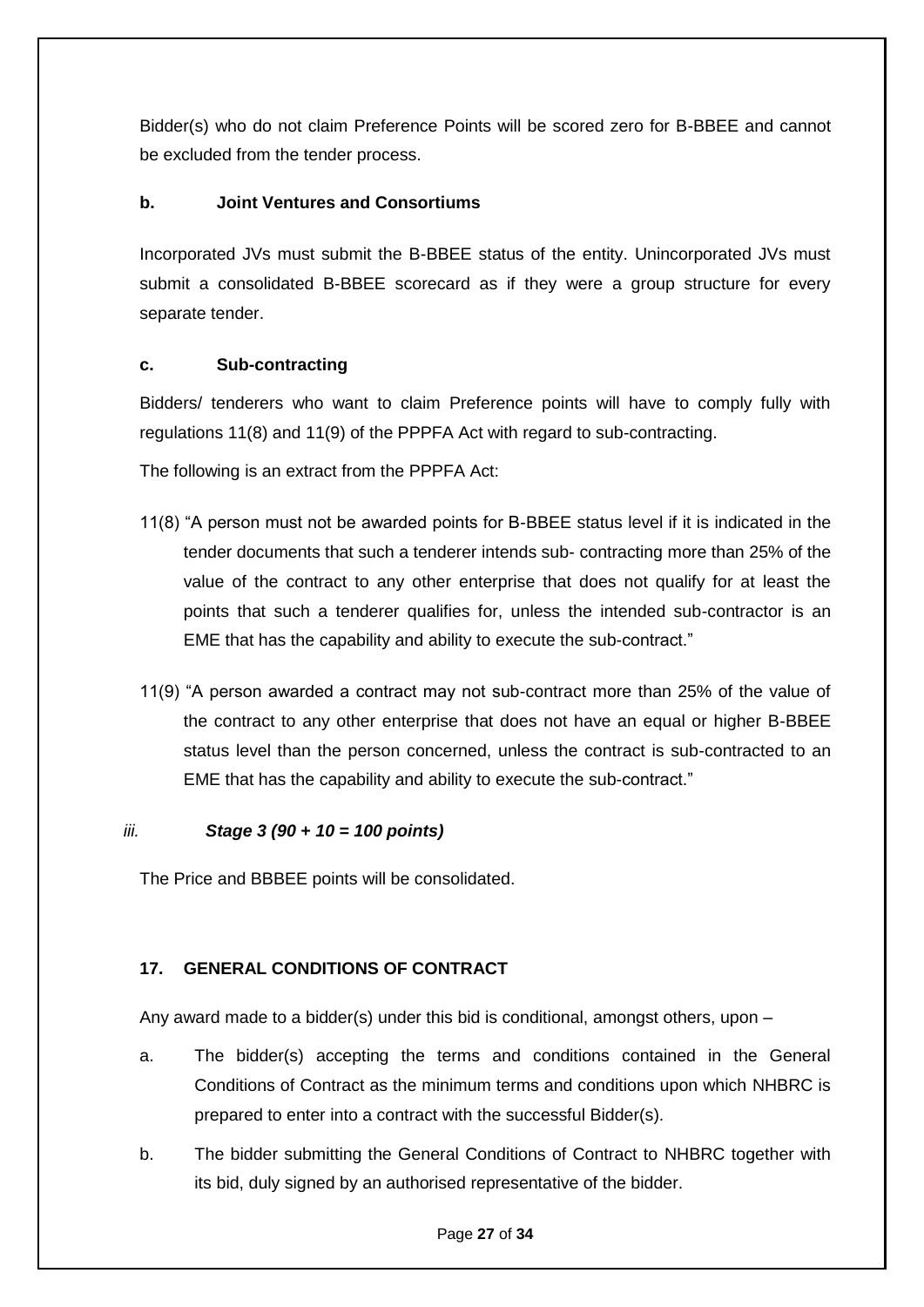# <span id="page-27-0"></span>**18. CONTRACT PRICE ADJUSTMENT**

19.1 Price increases will only be considered annually and set at the Consumer Price Index (CPI) for that period.

## <span id="page-27-1"></span>**19. SERVICE LEVEL AGREEMENT**

- 19.1. Upon award NHBRC and the successful bidder will conclude a supplementary agreement regulating the specific terms and conditions applicable to the services being procured by NHBRC.
- 19.2. NHBRC reserves the right to vary the proposed terms and conditions of the draft Service Level Agreement during the course of negotiations with a bidder by amending or adding thereto.
- 19.3. Bidder(s) are requested to:
	- a. Comment on the terms and conditions set out in the Service Agreement and where necessary, make proposals to the terms and conditions;
	- b. Each comment and/or amendment must be explained; and
	- c. All changes and/or amendments to the Service Level Agreement must be in an easily identifiable colour font and tracked for ease of reference.
- 19.4. NHBRC reserves the right to accept or reject any or all amendments or additions proposed by a bidder if such amendments or additions are unacceptable to NHBRC or pose a risk to the organisation.

## <span id="page-27-2"></span>**20. SPECIAL CONDITIONS OF THIS BID**

NHBRC reserves the right:

- 20.1. Not to award or cancel this tender at any time and shall not be bound to accept the lowest or any Bid.
- 20.2. To negotiate with one or more preferred bidder(s) identified in the evaluation process, regarding any terms and conditions, including price without offering the same opportunity to any other bidder(s) who has not been awarded the status of the preferred bidder(s).
- 20.3. To accept part of a tender rather than the whole tender.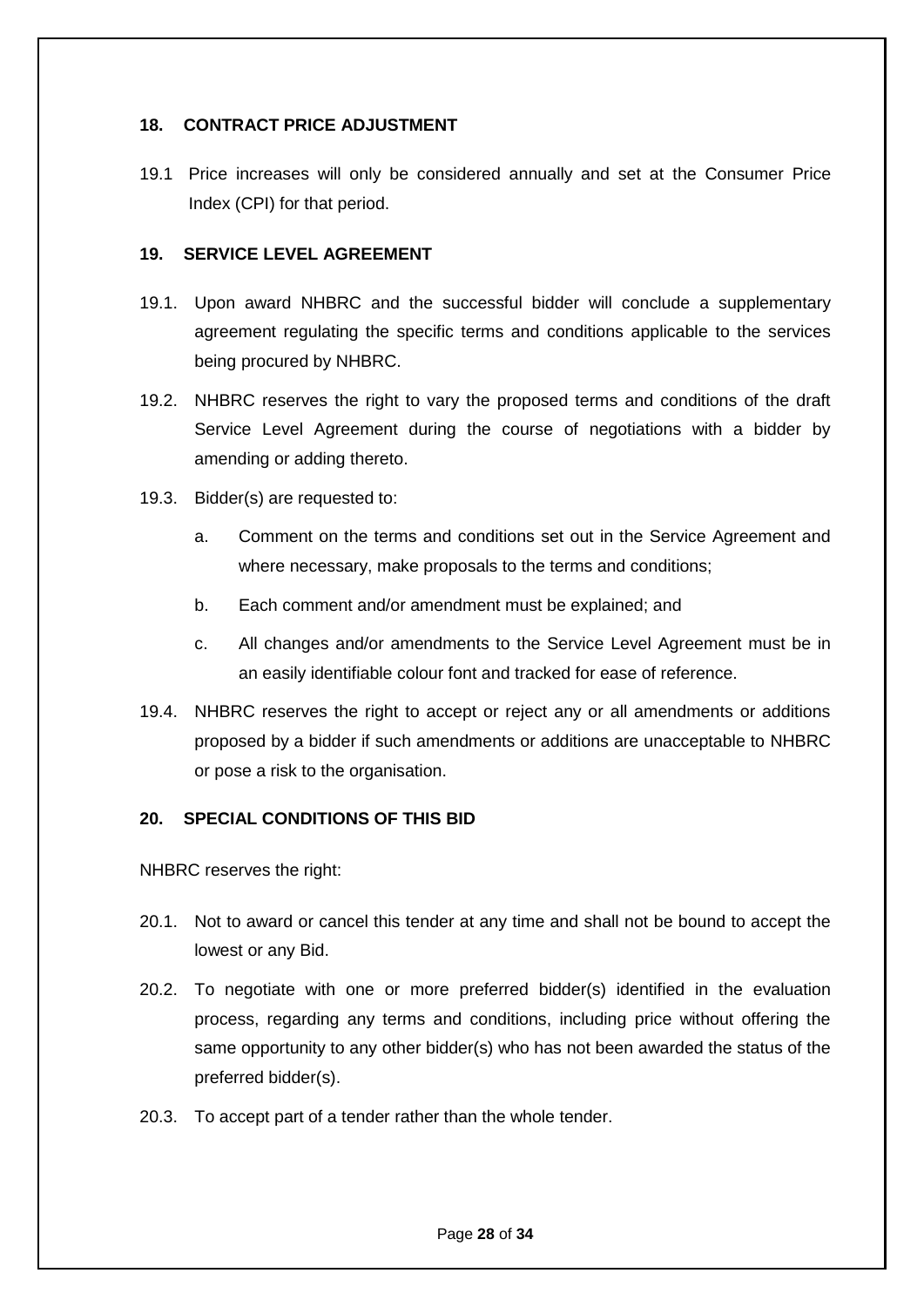- 20.4. To carry out site inspections, product evaluations or explanatory meetings in order to verify the nature and quality of the services offered by the bidder(s), whether before or after adjudication of the Bid.
- 20.5. To correct any mistakes at any stage of the tender that may have been in the Bid documents or occurred at any stage of the tender process.
- 20.6. To cancel and/or terminate the tender process at any stage, including after the Closing Date and/or after presentations have been made, and/or after tenders have been evaluated and/or after the preferred bidder(s) have been notified of their status as such.
- 20.7. Conduct Financial Statement Analysis only on the recommended bidders after completion of the pricing and BEE evaluation stage. In this regard bidders are referred to Section 17 (EVALUATION AND SELECTION CRITERIA) in terms of which bidders are required to submit completed sets of audited/reviewed annual financial statements for 3 (three) periods, in the name of the bidding entity. (Submission of none or less than the required periods should be accompanied by a letter of explanation);
- 20.8. To award a tender based on which bidder is offering the best value for money, even if such Tender is not the lowest priced tender.
- 20.9. Not to award the tender to the bidder who's financial statements are not in order.
- 20.10. Award to multiple bidders to spread the risk.

# <span id="page-28-0"></span>**21. NHBRC REQUIRES BIDDER(S) TO DECLARE**

In the Bidder's Technical response, bidder(s) are required to declare the following:

- 21.1. Confirm that the bidder(s) is to:  $$ 
	- a. Act honestly, fairly, and with due skill, care and diligence, in the interests of NHBRC;
	- b. Have and employ effectively the resources, procedures and appropriate technological systems for the proper performance of the services;
	- c. Act with circumspection and treat NHBRC fairly in a situation of conflicting interests;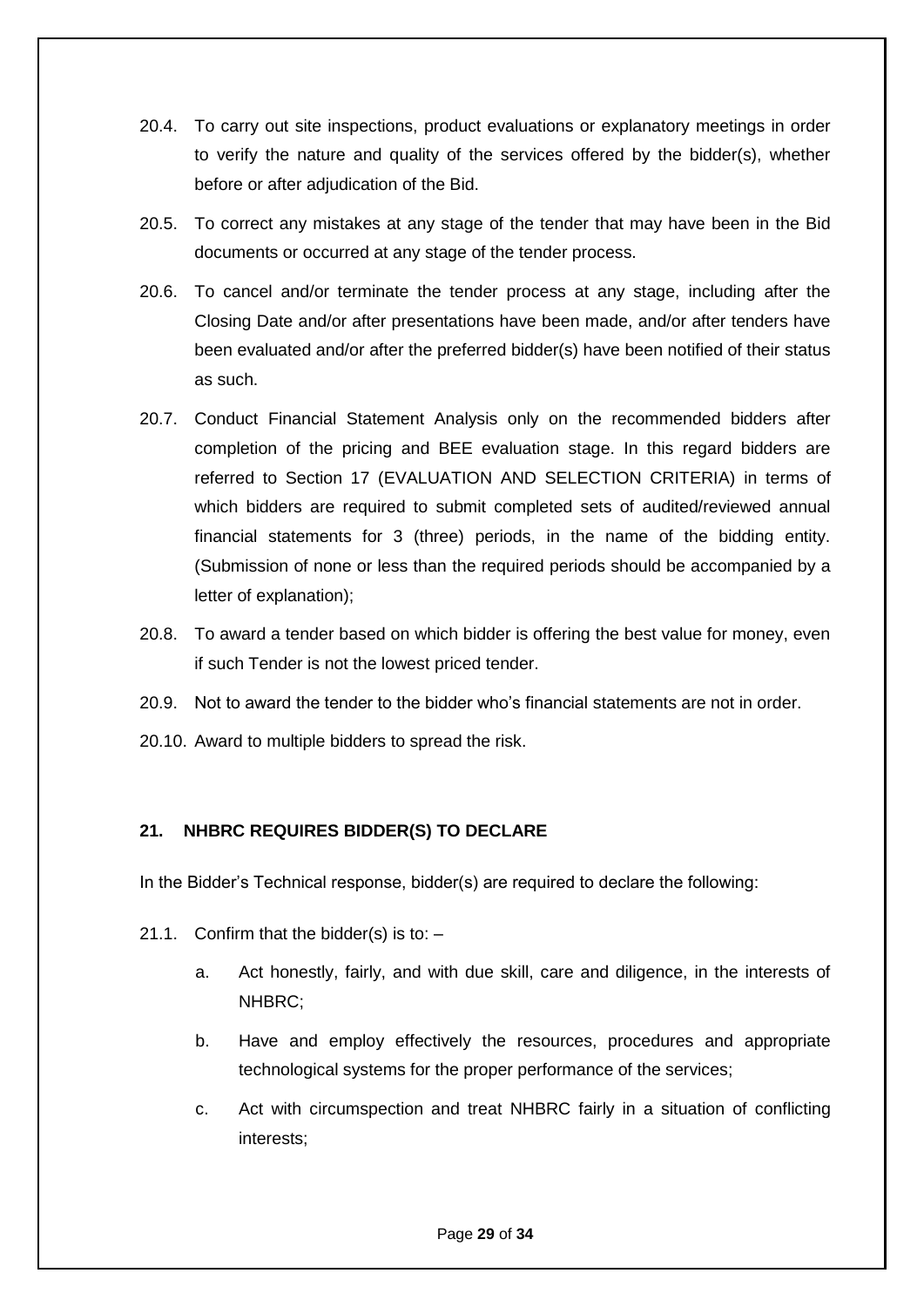- d. Comply with all applicable statutory or common law requirements applicable to the conduct of business;
- e. Make adequate disclosures of relevant material information including disclosures of actual or potential own interests, in relation to dealings with NHBRC;
- f. Avoidance of fraudulent and misleading advertising, canvassing and marketing;
- g. To conduct their business activities with transparency and consistently uphold the interests and needs of NHBRC as a client before any other consideration; and
- h. To ensure that any information acquired by the bidder(s) from NHBRC will not be used or disclosed unless the written consent of the client has been obtained to do so.

# <span id="page-29-0"></span>**22. CONFLICT OF INTEREST, CORRUPTION AND FRAUD**

- 22.1. NHBRC reserves its right to disqualify any bidder who either itself or any of whose members (save for such members who hold a minority interest in the bidder through shares listed on any recognised stock exchange), indirect members (being any person or entity who indirectly holds at least a 15% interest in the bidder other than in the context of shares listed on a recognised stock exchange), directors or members of senior management, whether in respect of NHBRC or any other government organ or entity and whether from the Republic of South Africa or otherwise ("Government Entity")
	- a. engages in any collusive tendering, anti-competitive conduct, or any other similar conduct, including but not limited to any collusion with any other bidder in respect of the subject matter of this bid;
	- b. seeks any assistance, other than assistance officially provided by a Government Entity, from any employee, advisor or other representative of a Government Entity in order to obtain any unlawful advantage in relation to procurement or services provided or to be provided to a Government Entity;
	- c. makes or offers any gift, gratuity, anything of value or other inducement, whether lawful or unlawful, to any of NHBRC's officers, directors, employees, advisors or other representatives;

Page **30** of **34**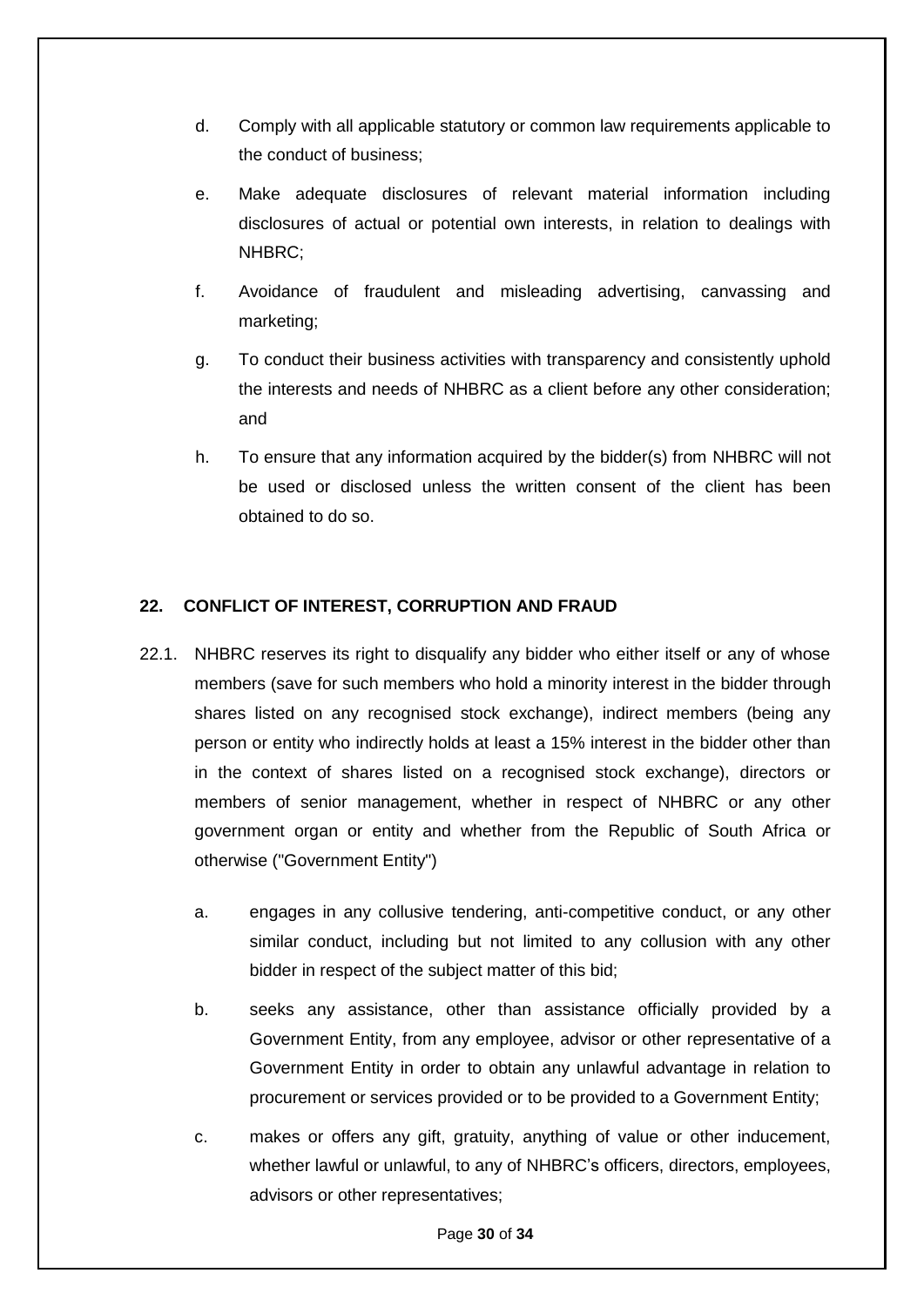- d. makes or offers any gift, gratuity, anything of any value or other inducement, to any Government Entity's officers, directors, employees, advisors or other representatives in order to obtain any unlawful advantage in relation to procurement or services provided or to be provided to a Government Entity;
- e. accepts anything of value or an inducement that would or may provide financial gain, advantage or benefit in relation to procurement or services provided or to be provided to a Government Entity;
- f. pays or agrees to pay to any person any fee, commission, percentage, brokerage fee, gift or any other consideration, that is contingent upon or results from, the award of any tender, contract, right or entitlement which is in any way related to procurement or the rendering of any services to a Government Entity;
- g. has in the past engaged in any matter referred to above; or
- h. has been found guilty in a court of law on charges of fraud and/or forgery, regardless of whether or not a prison term was imposed and despite such bidder, member or director's name not specifically appearing on the List of Tender Defaulters kept at National Treasury.

# <span id="page-30-0"></span>**23. MISREPRESENTATION DURING THE LIFECYCLE OF THE CONTRACT**

- 23.1. The bidder should note that the terms of its Tender will be incorporated in the proposed contract by reference and that NHBRC relies upon the bidder's Tender as a material representation in making an award to a successful bidder and in concluding an agreement with the bidder.
- 23.2. It follows therefore that misrepresentations in a Tender may give rise to service termination and a claim by NHBRC against the bidder notwithstanding the conclusion of the Service Level Agreement between NHBRC and the bidder for the provision of the Service in question. In the event of a conflict between the bidder's proposal and the Service Level Agreement concluded between the parties, the Service Level Agreement will prevail.

## <span id="page-30-1"></span>**24. PREPARATION COSTS**

The Bidder will bear all its costs in preparing, submitting and presenting any response or Tender to this bid and all other costs incurred by it throughout the bid process. Furthermore, no statement in this bid will be construed as placing NHBRC, its employees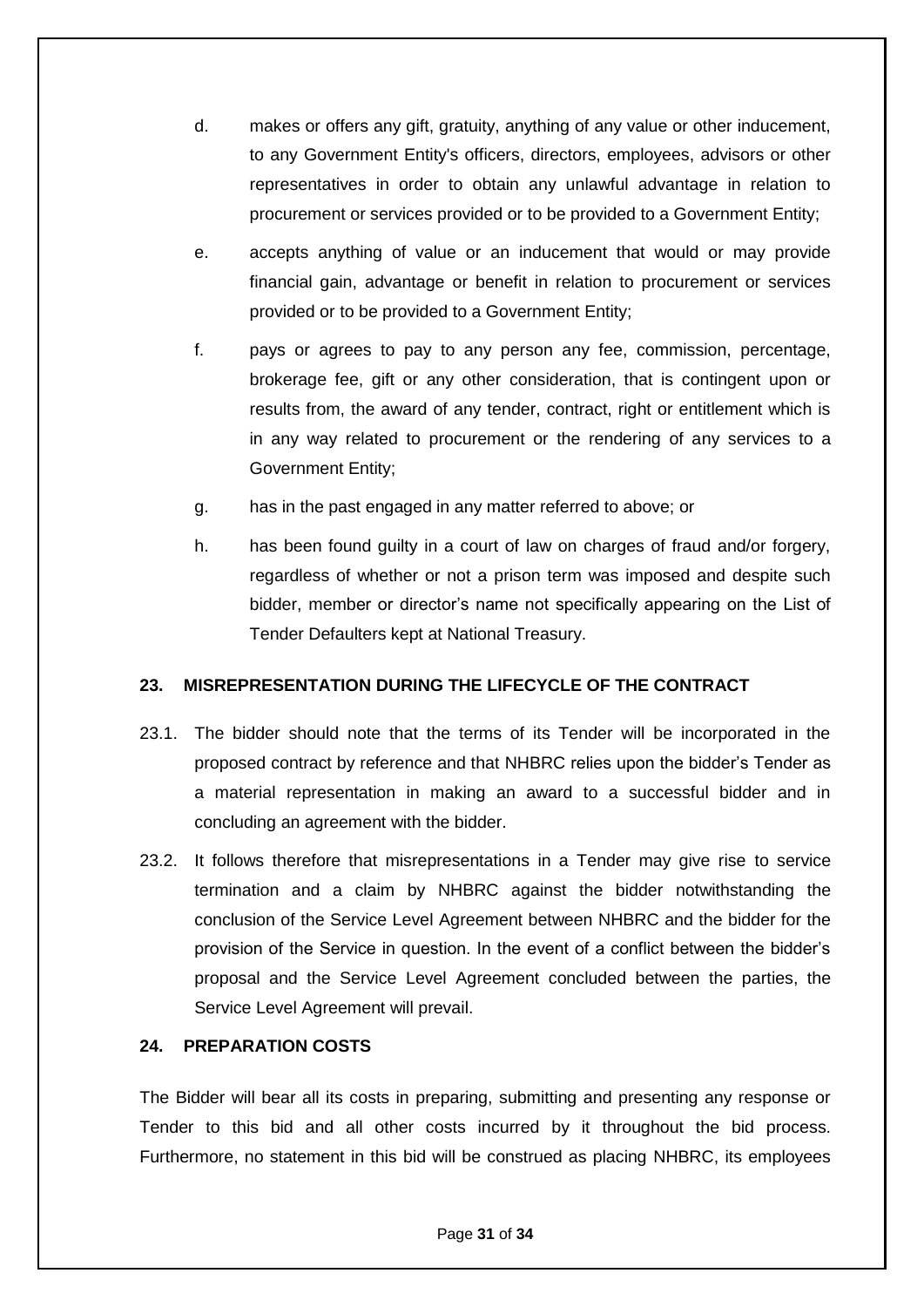or agents under any obligation whatsoever, including in respect of costs, expenses or losses incurred by the bidder(s) in the preparation of their response to this bid.

# <span id="page-31-0"></span>**25. INDEMNITY**

If a bidder breaches the conditions of this bid and, as a result of that breach, NHBRC incurs costs or damages (including, without limitation, the cost of any investigations, procedural impairment, repetition of all or part of the bid process and/or enforcement of intellectual property rights or confidentiality obligations), then the bidder indemnifies and holds NHBRC harmless from any and all such costs which NHBRC may incur and for any damages or losses NHBRC may suffer.

## <span id="page-31-1"></span>**26. PRECEDENCE**

This document will prevail over any information provided during any briefing session whether oral or written, unless such written information provided, expressly amends this document by reference.

# <span id="page-31-2"></span>**27. LIMITATION OF LIABILITY**

A bidder participates in this bid process entirely at its own risk and cost. NHBRC shall not be liable to compensate a bidder on any grounds whatsoever for any costs incurred or any damages suffered as a result of the Bidder's participation in this Bid process.

# <span id="page-31-3"></span>**28. TAX COMPLIANCE**

No tender shall be awarded to a bidder who is not tax compliant. NHBRC reserves the right to withdraw an award made, or cancel a contract concluded with a successful bidder in the event that it is established that such bidder was in fact not tax compliant at the time of the award, or has submitted a fraudulent Tax Clearance Certificate to NHBRC, or whose verification against the Central Supplier Database (CSD) proves non-compliant. NHBRC further reserves the right to cancel a contract with a successful bidder in the event that such bidder does not remain tax compliant for the full term of the contract.

## <span id="page-31-4"></span>**29. NATIONAL TREASURY**

No tender shall be awarded to a bidder whose name (or any of its members, directors, partners or trustees) appear on the Register of Tender Defaulters kept by National Treasury, or who have been placed on National Treasury's List of Restricted Suppliers. NHBRC reserves the right to withdraw an award, or cancel a contract concluded with a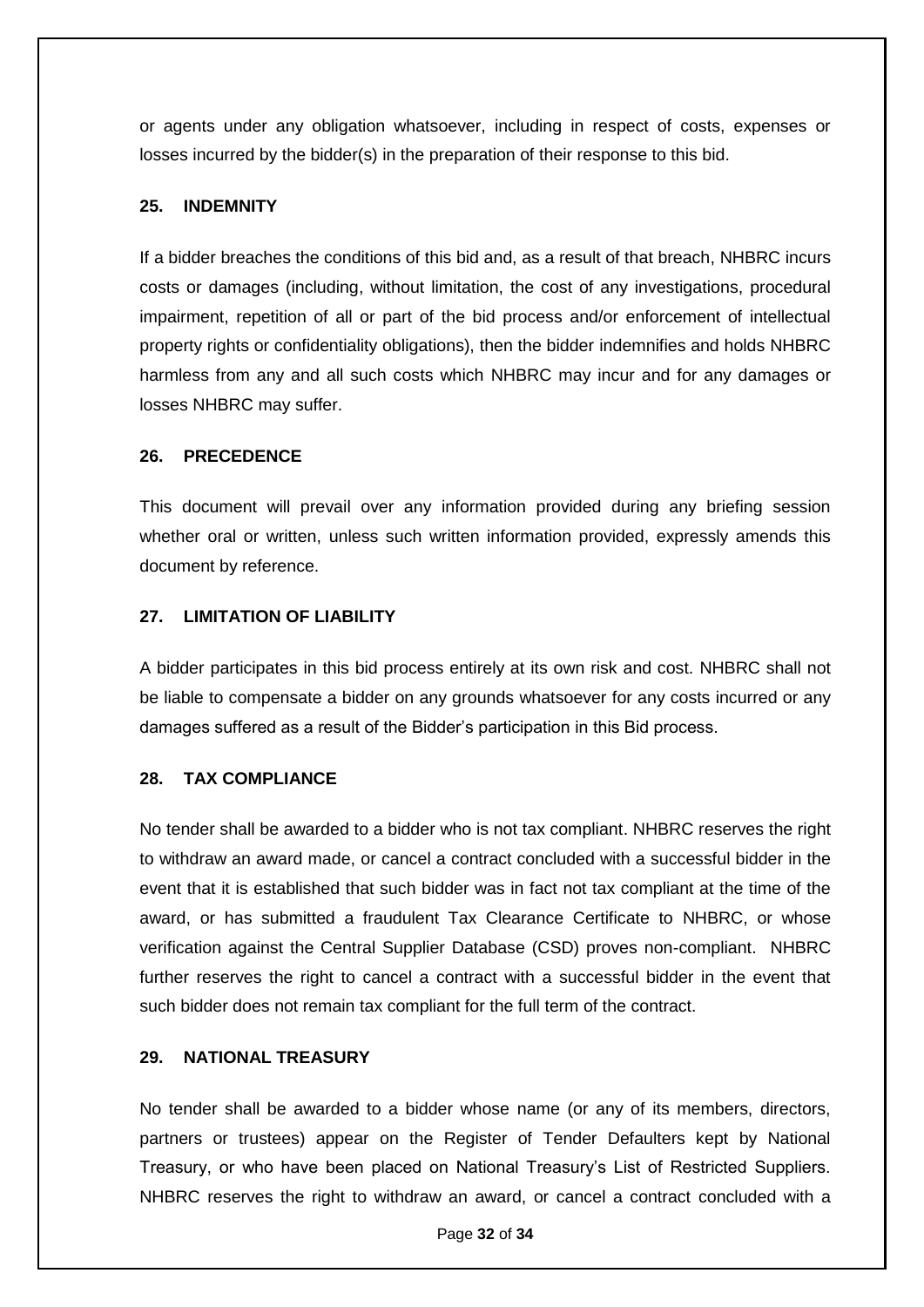Bidder should it be established, at any time, that a bidder has been blacklisted with National Treasury by another government institution.

# <span id="page-32-0"></span>**30. GOVERNING LAW**

South African law governs this bid and the bid response process. The bidder agrees to submit to the exclusive jurisdiction of the South African courts in any dispute of any kind that may arise out of or in connection with the subject matter of this bid, the bid itself and all processes associated with the bid.

# <span id="page-32-1"></span>**31. RESPONSIBILITY FOR SUB-CONTRACTORS AND BIDDER'S PERSONNEL**

A bidder is responsible for ensuring that its personnel (including agents, officers, directors, employees, advisors and other representatives), its sub-contractors (if any) and personnel of its sub-contractors comply with all terms and conditions of this bid. In the event that NHBRC allows a bidder to make use of sub-contractors, such sub-contractors will at all times remain the responsibility of the bidder and NHBRC will not under any circumstances be liable for any losses or damages incurred by or caused by such sub-contractors.

# <span id="page-32-2"></span>**32. CONFIDENTIALITY**

Except as may be required by operation of law, by a court or by a regulatory authority having appropriate jurisdiction, no information contained in or relating to this bid or a bidder's tender(s) will be disclosed by any bidder or other person not officially involved with NHBRC's examination and evaluation of a Tender.

No part of the bid may be distributed, reproduced, stored or transmitted, in any form or by any means, electronic, photocopying, recording or otherwise, in whole or in part except for the purpose of preparing a Tender. This bid and any other documents supplied by NHBRC remain proprietary to NHBRC and must be promptly returned to NHBRC upon request together with all copies, electronic versions, excerpts or summaries thereof or work derived there from.

Throughout this bid process and thereafter, bidder(s) must secure NHBRC's written approval prior to the release of any information that pertains to (i) the potential work or activities to which this bid relates; or (ii) the process which follows this bid. Failure to adhere to this requirement may result in disqualification from the bid process and civil action.